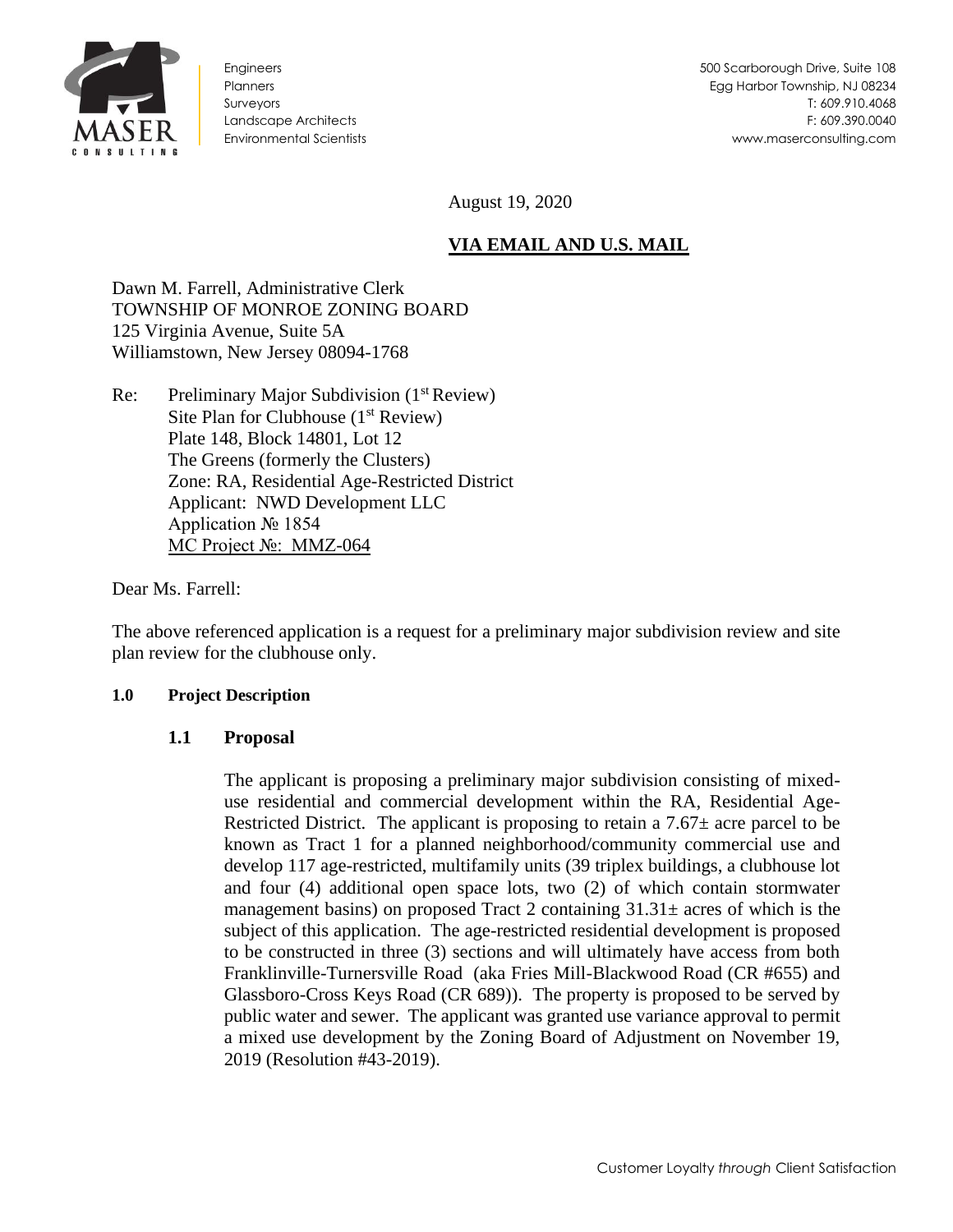

## **1.2 Existing Conditions**

The 38.98+ acre parcel is situated between Glassboro-Cross Keys Road and Fries Mill Road and was formerly approved for a development known as Stirling Glen II. The property is currently vacant farmland. The property is zoned RA, Residential Age-Restricted District.

## **1.3 Prior Approvals**

The property in question was previously granted final major subdivision/site plan approvals for an age-restricted residential community consisting of 117 singlefamily detached dwellings in March 2008 and most recently granted use variance approval allowing a mixed use development in November 2019.

### **1.4 Surrounding Land Uses**

The surrounding parcels to the east, west and south are also zoned RA, Residential Age-Restricted and contain primarily qualified farmland, a few commercial properties and the Stirling Glen I development. The corner property directly adjacent to the parcel on the southwest corner of the intersection contains a CVS Pharmacy store which is zoned C, Commercial. Across Glassboro-Cross Keys Road to the north in adjacent Washington Township are developments of single family homes and several commercial uses on the northeast and northwest corners of the intersection.

#### **2.0 Materials Reviewed**

We have reviewed the referenced submission, encoded by the Zoning Board as #1854 06252020, received July 8, 2020, consisting of the following:

| <b>Sheet</b> | <b>Title</b>                                               | Date                     |
|--------------|------------------------------------------------------------|--------------------------|
|              | Major Subdivision Application                              | May 29, 2020             |
|              | <b>Submission Checklist</b>                                | May 29, 2020             |
|              | Property Tax Records (November 2018 thru May 2020)         |                          |
|              | Property Water & Sewer Records (August 2018 thru May 2020) |                          |
| ---          | Corporate Disclosure Statement                             |                          |
| ---          | Municipal Code § 175-68                                    |                          |
|              | <b>Fiscal Impact Statement</b>                             | May 2020                 |
|              | <b>Traffic Impact Study</b>                                | March 2020               |
|              | <b>Phase I Environmental Site Assessment</b>               | April 6, 2020            |
| 1 of 31      | Cover Sheet                                                | Revised to June 23, 2020 |
| 2 of 31      | Existing condition/Demolition Plan – Sheet A               | April 1, 2020            |
| 3 of 31      | Existing Condition/Demolition Plan – Sheet B               | April 1, 2020            |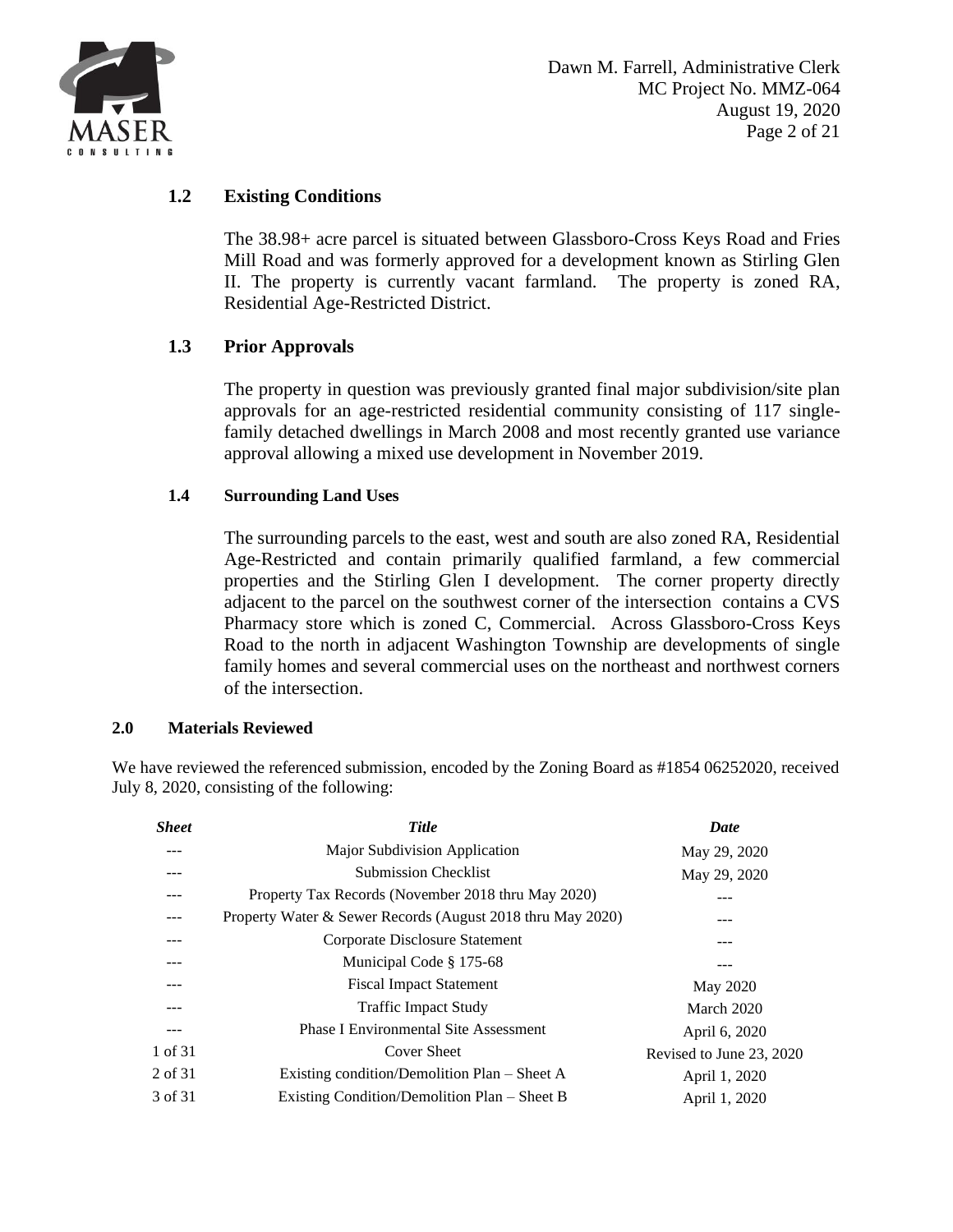

Dawn M. Farrell, Administrative Clerk MC Project No. MMZ-064 August 19, 2020 Page 3 of 21

| 4 of 31    | <b>Surrounding Site Features</b>                        | April 1, 2020            |
|------------|---------------------------------------------------------|--------------------------|
| 5 of 31    | Overall Development Sectioning/Traffic Circulation Plan | Revised to June 19, 2020 |
| 6 of 31    | Subdivision Plan - Sheet A                              | Revised to June 19, 2020 |
| 7 of 31    | Subdivision Plan - Sheet B                              | Revised to June 19, 2020 |
| 8 of 31    | Subdivision Plan - Sheet C                              | Revised to June 19, 2020 |
| 9 of 31    | Grading & Drainage Plan - Sheet A                       | Revised to June 19, 2020 |
| 10 of 31   | Grading & Drainage Plan - Sheet B                       | Revised to June 19, 2020 |
| 11 of 31   | Utility Plan - Sheet A                                  | Revised to June 19, 2020 |
| 12 of 31   | Utility Plan - Sheet B                                  | Revised to June 19, 2020 |
| 13 of 31   | Drainage Divide Plan - Sheet A                          | April 1, 2020            |
| 14 of 31   | Drainage Divide Plan - Sheet B                          | Revised to June 19, 2020 |
| 15 of 31   | Landscape & Lighting Plan - Sheet A                     | Revised to June 19, 2020 |
| 16 of 31   | Landscape & Lighting Plan $-$ Sheet B                   | Revised to June 19, 2020 |
| 17 of 31   | Landscape & Lighting Notes 7 Details                    | Revised to June 19, 2020 |
| 18 of 31   | Road Profiles                                           | April 1, 2020            |
| 19 of 31   | Profiles                                                | April 1, 2020            |
| 20 of 31   | Profiles                                                | April 1, 2020            |
| 21 of 31   | Construction Details - Sheet A                          | April 1, 2020            |
| 22 of 31   | <b>Construction Details - Sheet B</b>                   | April 1, 2020            |
| 23 of 31   | Storm Sewer Details - Sheet A                           | April 1, 2020            |
| 24 of 31   | Storm Sewer Details - Sheet B                           | April 1, 2020            |
| 25 of 31   | Storm Sewer Details - Sheet C                           | April 1, 2020            |
| 26 of 31   | <b>Sanitary Sewer Details</b>                           | April 1, 2020            |
| 27 of 31   | <b>Water Details</b>                                    | April 1, 2020            |
| 28 of 31   | Soil Erosion Sediment Control Plan - Sheet A            | Revised to June 19, 2020 |
| 29 of 31   | Soil Erosion Sediment Control Plan - Sheet B            | Revised to June 19, 2020 |
| 30 of 31   | Soil Erosion Sediment Control Notes & Details           | April 1, 2020            |
| 31 of 31   | <b>Test Pit Logs</b>                                    | April 1, 2020            |
| $1$ of $1$ | Plan of Survey & Topography                             | March 31, 2020           |
| 1 of 2     | Final Plan of Lots - Section 1                          | June 24, 2020            |
| 2 of 2     | Final Plan of Lots - Section 1                          | June 23, 2020            |
| $1$ of $1$ | Final Plan of Lots - Section 2                          | June 24, 2020            |
| 1 of 1     | Final Plan of Lots - Section 3                          | June 24, 2020            |

The plans are signed and sealed by Paul A. Witthohn, PE with the exception of sheets 2, 3, 6, 7 & 8 which are jointly signed with Adam R. Grant, PLS of Consulting Engineer Services (CES). The survey and final plan of lots are signed and sealed by Adam R. Grant, PLS of CES.

*Note: The index of sheets listed on the cover sheet does not match the last revised dates on the actual sheets nor does the sheet numbering and original dates of the final plan of lots match the actual sheets. The index shall be revised accordingly.*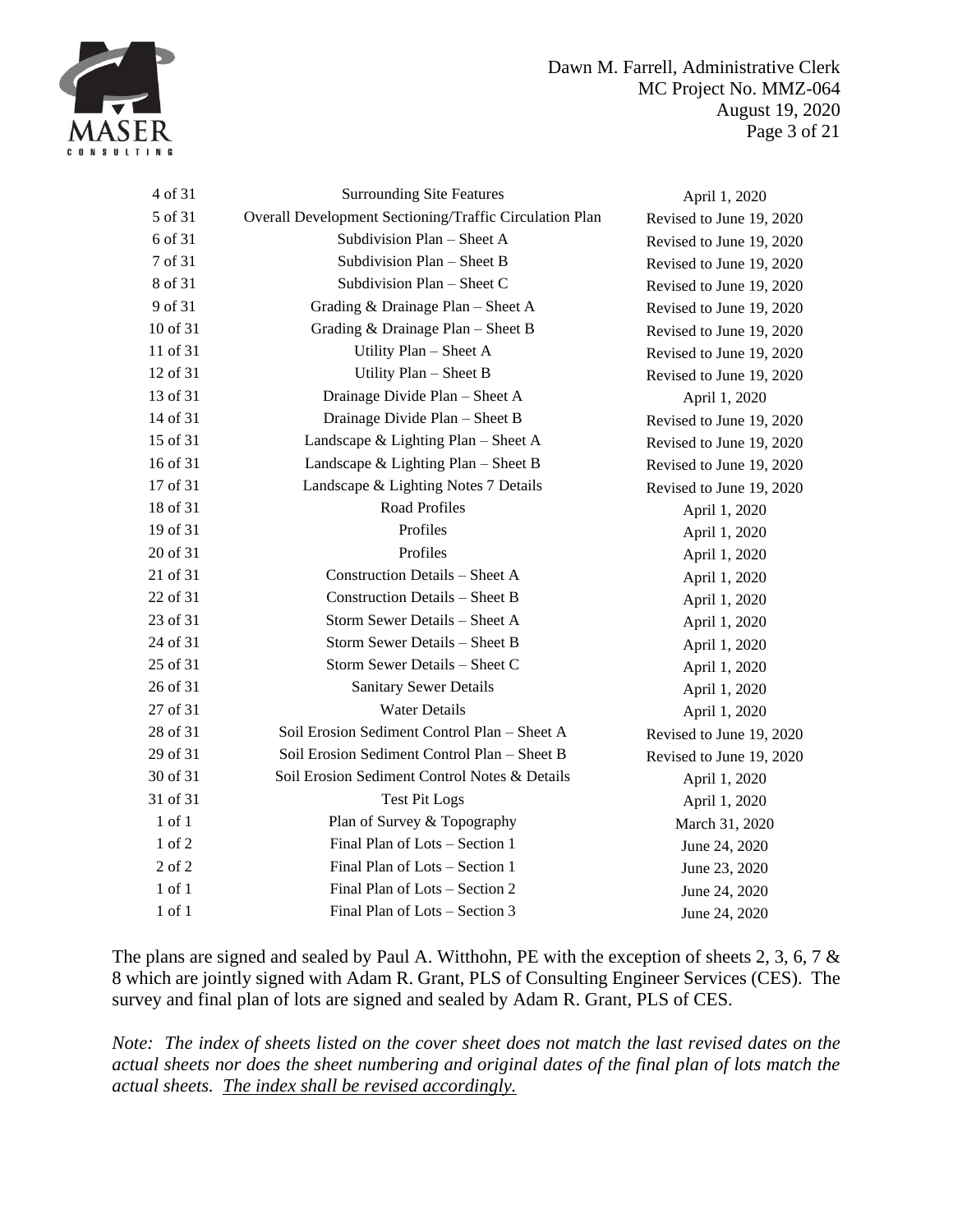

### **3.0 Zoning Requirements**

#### **3.1 Use**

1. In accordance with  $\S$  175-162.1F(1)(c), single-family attached (townhouse) dwellings, subject to the requirements of § 175-146 are listed as a permitted use in the RA, Residential Age-Restricted District.

### **3.2 Tract Area**

1. In accordance with  $\S$  175-162.1G(1), the minimum required tract area for residential age-restricted developments is 20 acres. The plan conforms to this requirement, with proposed Tract 2 having an area of 31.3 acres.

### **3.3 Density**

1. In accordance with § 175-162.1G(2), the maximum permitted gross density shall be 3.75 units per acre. The plan conforms to this requirement, proposing 3.75 units per acre.

### **3.4 Bulk Requirements - single-family attached dwellings (townhouses) (Tract 2)**

1. **Lot Area:** The minimum required lot size is 2,000 square feet with a maximum of 3,000 square feet. The plan does not conform to the maximum lot area permitted, proposing 3,300 s.f. (interior unit) and 4,675 s.f. (exterior unit) lots with some proposed lot sizes even greater. As proposed, variances are required for the following townhouse lots as noted below:

Section 1 **Block 14801.01**, Lot(s) 1, 3, 4, 10, 12, 13, 15, 16 & 18 (4675 vs 3000 s.f.) **Block 14801.01**, Lot 6 (4680 vs 3000 s.f.) **Block 14801.01**, Lot 7 (4910 vs 3000 s.f.) **Block 14801.01**, Lot 9 (4913 vs 3000 s.f.) **Block 14801.02**, Lot(s) 2, 4, 5, 10, 11 & 13 (4675 vs 3000 s.f.) **Block 14801.02**, Lot 7 (6536 vs 3000 s.f.) **Block 14801.02**, Lot 8 (6528 vs 3000 s.f.) **Block 14801.01**, Lot(s) 4, 6, 7, 9, 10, 12, 13 & 15 (4675 vs 3000 s.f.) **Block 14801.03**, Lot 1 (5492 vs 3000 s.f.) **Block 14801.03**, Lot 3 (4686 vs 3000 s.f.) **Block 14801.03**, Lot 16 (4679 vs 3000 s.f.)

**Block 14801.03**, Lot 18 (5357 vs 3000 s.f.)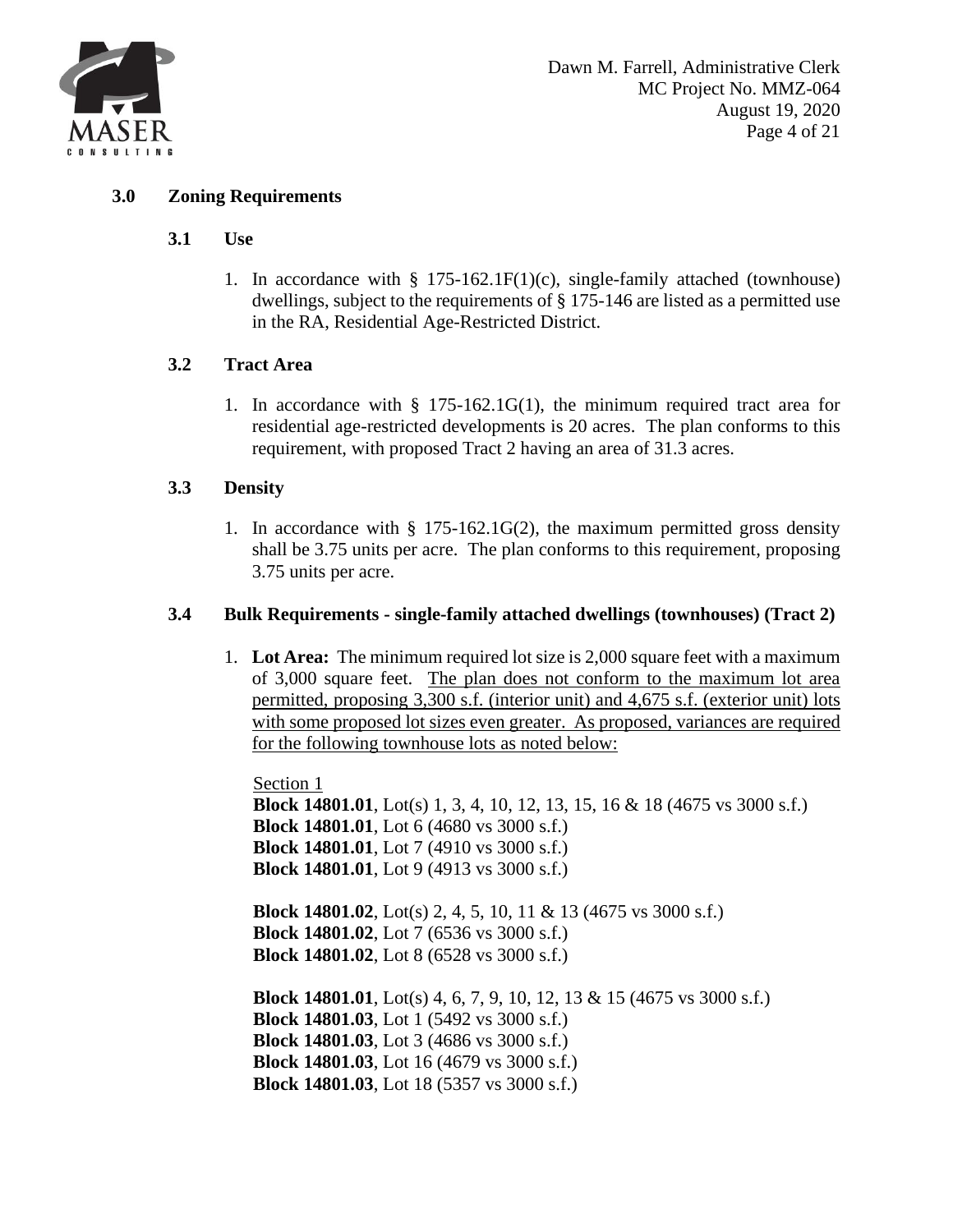

Section 2 **Block 14801.01**, Lot(s) 19, 21, 22, 24, 25, 27, 28, 30, 33, 34, 39, 40, 42, 43, 45 & 46 (4675 vs 3000 s.f.) **Block 14801.01**, Lot 31 (5210 vs 3000 s.f.) **Block 14801.01**, Lot 36 (4768 vs 3000 s.f.) **Block 14801.01**, Lot 37 (4803 vs 3000 s.f.) **Block 14801.01**, Lot 48 (6277 vs 3000 s.f.)

Section 3 **Block 14801.01**, Lot(s) 52, 53, 55, 56, 58, 59, 61, 63, 65, 66 & 68 (4675 vs 3000 s.f.) **Block 14801.01,** Lot 50 (4671 vs 3000 s.f.)

**Block 14801.03**, Lot(s) 22, 24, 25, 27, 28, 30, 33, 34, 36, 37 & 39 (4675 vs 3000 s.f.) **Block 14801.03**, Lot 19 (5547 vs 3000 s.f.) **Block 14801.03**, Lot 21 (4682 vs 3000 s.f.) **Block 14801.03**, Lot 31 (4728 vs 3000 s.f.)

- 2. **Lot Depth:** The minimum required lot depth is 100 feet. The plan conforms to this requirement.
- 3. **Lot Width:** The minimum required lot width is 20 feet with a maximum permitted of 30 feet. The plan does not conform to the maximum lot width requirement, proposing 42.5 foot and greater lot widths for end units. As proposed, variances are required for the following townhouse lots as noted below:

Section 1

**Block 14801.01**, Lot(s) 1, 3, 4, 6, 7, 9, 10, 12, 13, 15, 16 & 18 (42.5' vs 30' max) **Block 14801.02**, Lot(s) 2, 4, 5, 10, 11 & 13 (42.5' vs 30' max) **Block 14801.02**, Lot(s) 7, 8 (59.79' vs 30' max) **Block 14801.03**, Lot(s) 1, 3, 4, 6, 7, 9, 10, 12, 13, 15, 16 & 18 (42.5' vs 30' max)

Section 2

**Block 14801.01**, Lot(s) 19, 21, 22, 24, 25, 27, 28, 30, 31, 33, 34, 36, 37, 39, 40, 42, 43, 45, & 46 (42.5' vs 30') **Block 14801.01**, Lot 48 (57.5' vs 30')

Section 3

**Block 14801.01**, Lot(s) 50, 52, 53, 55, 56, 58, 59, 61, 63, 65, 66 & 68 (42.5' vs  $30'$  max) **Block 14801.03**, Lot(s) 19, 21, 22, 24, 25, 27, 28, 30, 31, 33, 34, 36, 37 & 39 (42.5' vs 30' max)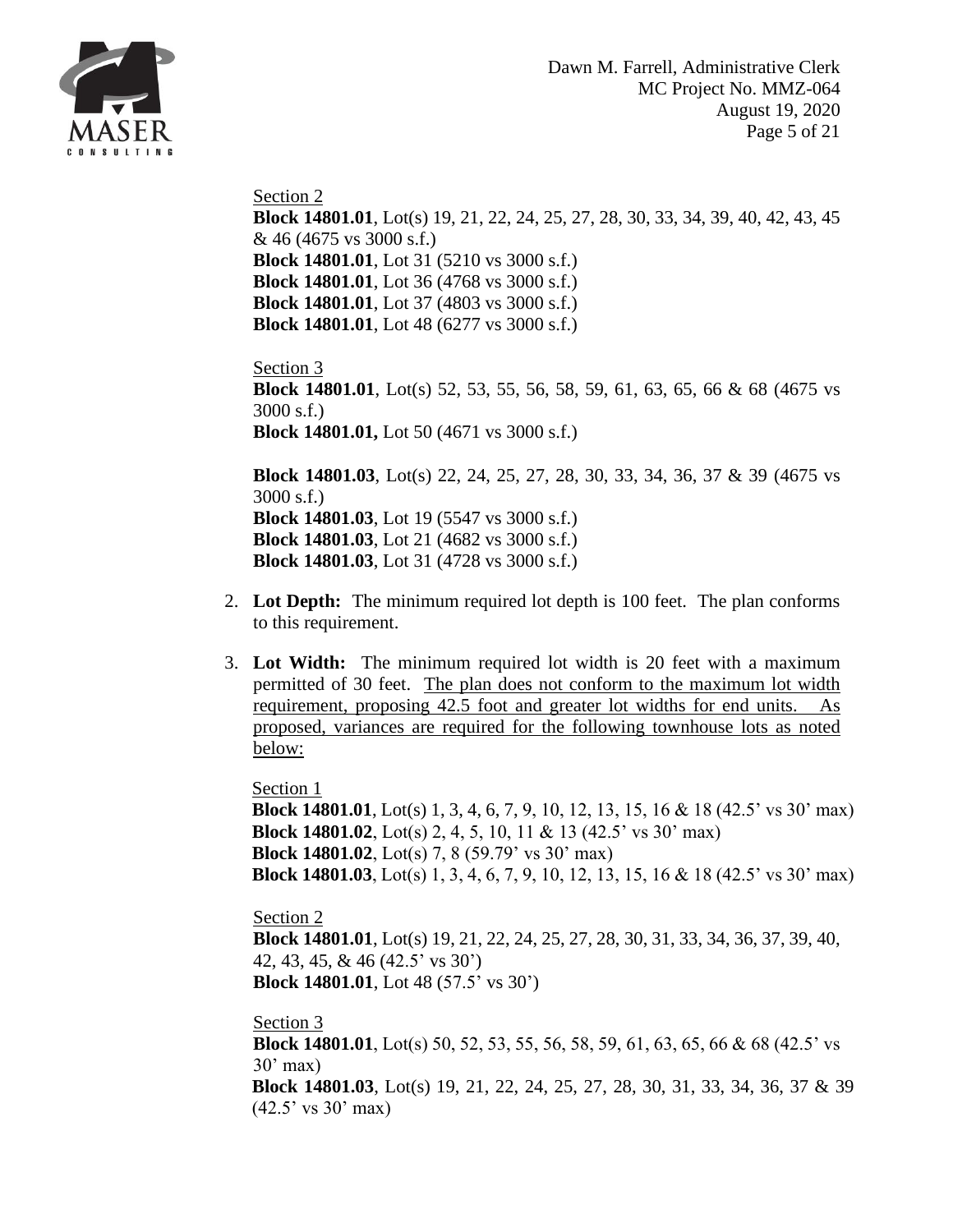

4. **Front Yard Setback:** The maximum permitted front yard setback is 15 feet. The zoning table indicates they are proposing 20-25' which does not conform to this requirement. The plans show the 15' setback limit line which is not being adhered to and the proposed townhomes at a 25' setback. As proposed, a variance would be required.

*It is noted that more than 15 feet (minimum 18 feet) is needed to meet RSIS minimum driveway depth to count as a parking space.*

5. **Side Yard Setback:** The minimum required side yard setback (end units) is 25 feet; may be reduced to 15 feet with special architectural articulation of the end walls, including special fenestration or side entry units and upgraded facade materials. All facades of townhouse units shall be articulated with fenestration. There shall be no blank walls for a corner lot. The plan does not conform to the minimum side yard setback requirement, with only a 12.5 foot side yard setback (net 25' between end units). As proposed, a variance would be required.

## 6. **Distance Between Buildings:**

- Building front or rear wall to building front or rear wall: 70 feet. The plan complies with this requirement.
- Building rear wall to building rear wall: 50 feet. The plan complies with this requirement.
- Building wall to public right-of-way, street or paved parking area: 12 feet. The plan complies with this requirement.
- Minimum distance from any building wall to perimeter lot line: 50 feet. The plan complies with this requirement.
- 7. **Unit Sizes:** It is encouraged that a variety of unit widths and unit sizes be provided. The minimum width for individual units shall be 20 feet, and the maximum width for individual units shall be 30 feet. A minimum of 20% and a maximum of 60% of the units shall be 20 feet to 24 feet wide and a minimum of 20% of the units shall be 26 feet to 30 feet wide. The plan does not conform to this requirement as all units as all units are proposed to be 30' wide. As proposed, a variance would be required.
- 8. **Lot Coverage:** The maximum permitted lot coverage is 75 percent. The plan indicates it would conform to this requirement.
- 9. **Building Height:** The maximum permitted building height is 35 feet. The plan indicates it would conform to this requirement.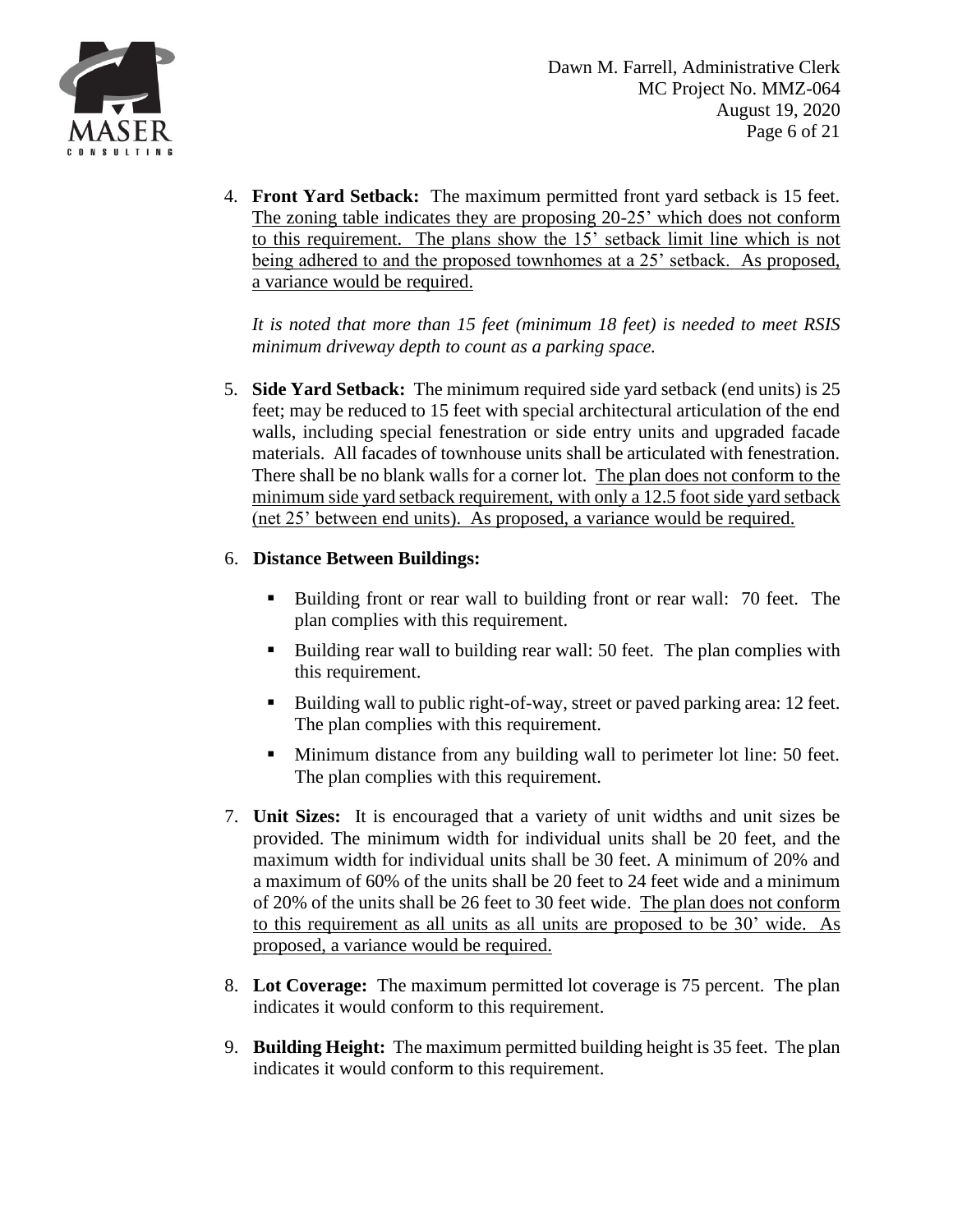

- 10. **Building Units:** The maximum permitted units per building is 10 units. The plan conforms to this requirement, proposing a maximum of 3 units per building.
- 11. **Buffers:** A landscaped buffer, 50 feet wide, shall be provided along the entire perimeter of a residential age-restricted development. The buffer, designed in accordance with § [175-93,](https://ecode360.com/7180030#7180030) shall contain existing wooded areas, dense plantings of evergreen trees and shrubs or landscaped earth berms. Buffer areas shall be developed in an aesthetic manner for the primary purpose of providing a yearround visual screen to the residential age-restricted development from adjacent rights-of-way and land uses. Fences, walls or structures shall not be permitted in the required buffer area. The plan indicates a 50' perimeter buffer is intended. However, refer to Section 4.4 for comments on compliance.

## **3.5 Bulk Requirements - Planned Commercial (Tract 1)**

As an unpermitted use there are no bulk standards for commercial in the RA, Residential Age-Restricted zoning district. The use variance granted for a mixed use included a planned commercial component. As such, the planned commercial bulk standards are recommended and those associated with the overall tract to be retained for said use are provided below.

- **1. Lot Area:** The minimum required lot area is 5 acres. Tract 1 conforms to this requirement with the commercial component, proposed Tract 1, having  $7.67\pm$ acres.
- **2. Lot Width/Frontage:** The minimum required lot width is 400 feet. The plan does not conform to this requirement, proposing 360' of width/frontage along Glassboro-Cross Keys Road. As proposed, a variance would be required.
- **3. Lot Depth:** The minimum required lot depth is 400 feet. The plan indicates it is proposing to conform to this requirement.

*It is noted that building setbacks/lot coverage/buffers/building height and parking for this planned commercial tract are to be addressed at the time of site plan approval for same.*

## **3.6 Age & Occupancy Requirements**

In accordance with § 175-162.1E, age and occupancy requirements. The following age and occupancy requirements shall apply to all dwelling units in a regional growth residential age-restricted development:

[\(1\)](https://ecode360.com/7182235#7182235) Permanent residents shall be at least 55 years of age, except that a spouse may occupy a unit together with his or her spouse who is at least 55 years of age.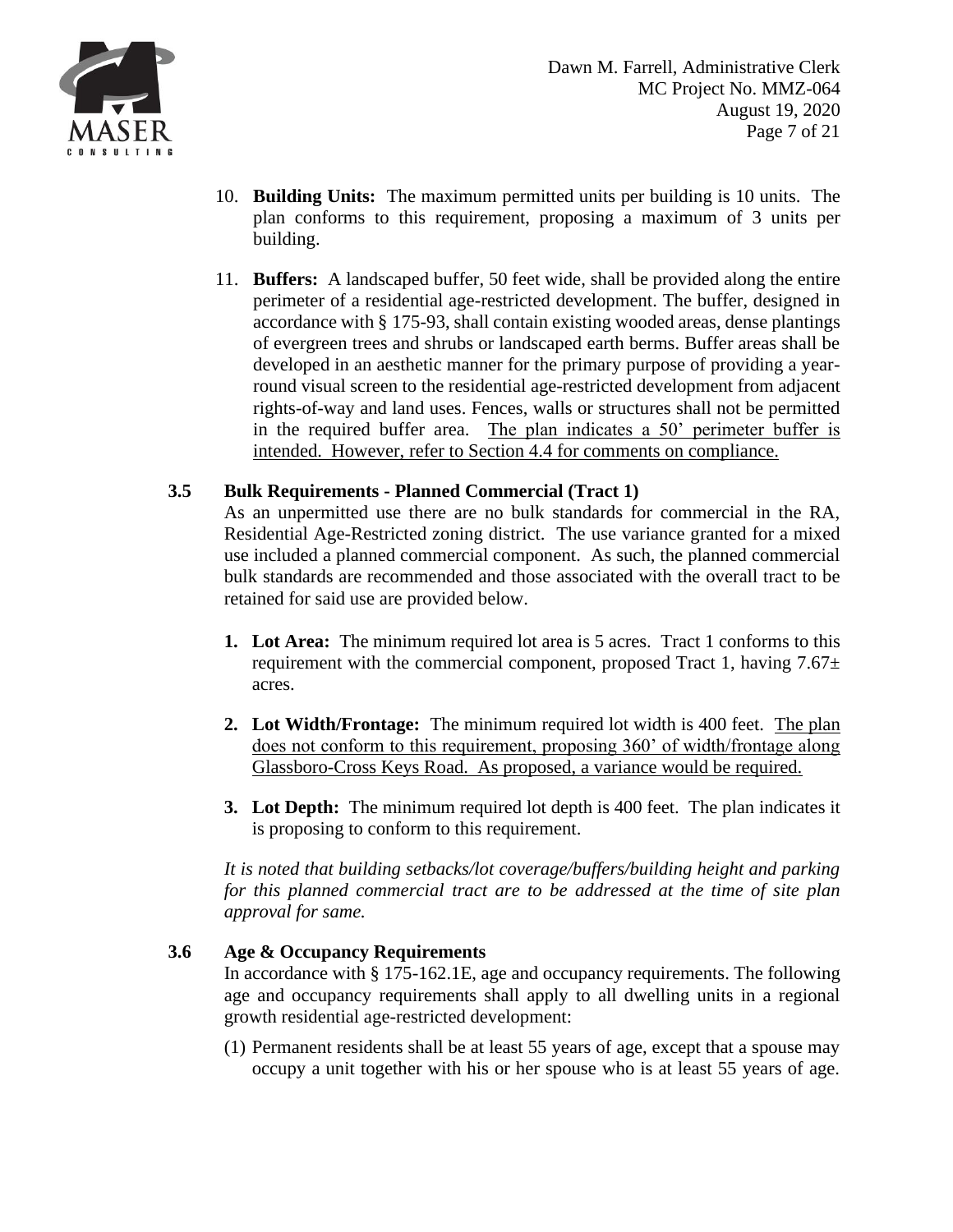

"Permanent residents" are defined as people who live in the units more than 30 days in any twelve-month period.

- [\(2\)](https://ecode360.com/7182236#7182236) A maximum of one child, 18 years of age or older, may reside as a permanent resident with his or her parent(s) or legal guardian(s).
- [\(3\)](https://ecode360.com/7182237#7182237) No more than three permanent residents shall occupy any one unit.

The applicant shall acknowledge and confirm intended compliance with these requirements.

# **3.7 Open Space & Recreation**

In accordance with § 175-162.1I, open space and recreation:

- [\(1\)](https://ecode360.com/7182293#7182293) A minimum of 35% of the total tract area shall be set aside as common open space and shall conform to the requirements of § [175-125.](https://ecode360.com/7180586#7180586) The plan does not strictly conform to this requirement. The plan proposes a total of 45% open space; however, the area of stormwater management basins has been included in the calculation. As proposed, a waiver of strict compliance is required.
- [\(2\)](https://ecode360.com/7182294#7182294) All lands set aside for open space shall be developed with active and passive recreational facilities to service the needs of the residents of the residential agerestricted development. Such facilities may include a swimming pool, tennis courts, shuffleboard courts, bicycling trails, hiking trails, putting greens and/or picnic areas. Residential age-restricted developments containing 200 or more units shall provide a community building as the focal point of recreational activities within the development. Recreation buildings shall be a minimum of 3,000 square feet for the first 200 units and an additional 100 square foot per unit for all projects over 300 units. The plan does not strictly comply with this requirement. Refer to comment above under (1). In addition, the proposed recreation building (clubhouse) has 2856 s.f. vs. 3000 s.f. As proposed, a waiver of strict compliance is required.

*It is noted that the development has less than 200 units.*

# **3.8 Additional Standards**

In accordance with § 175-162.1J, additional standards for residential age-restricted developments include:

[\(1\)](https://ecode360.com/7182296#7182296) The layout and design of residential age-restricted developments shall create a recognizable community center that encourages pedestrian traffic and circulation. Walking paths and bike paths shall be integrated into the plan and, where practical, connect to the Township system. The plan does not propose any walking paths or bike paths other than the interior street sidewalk. The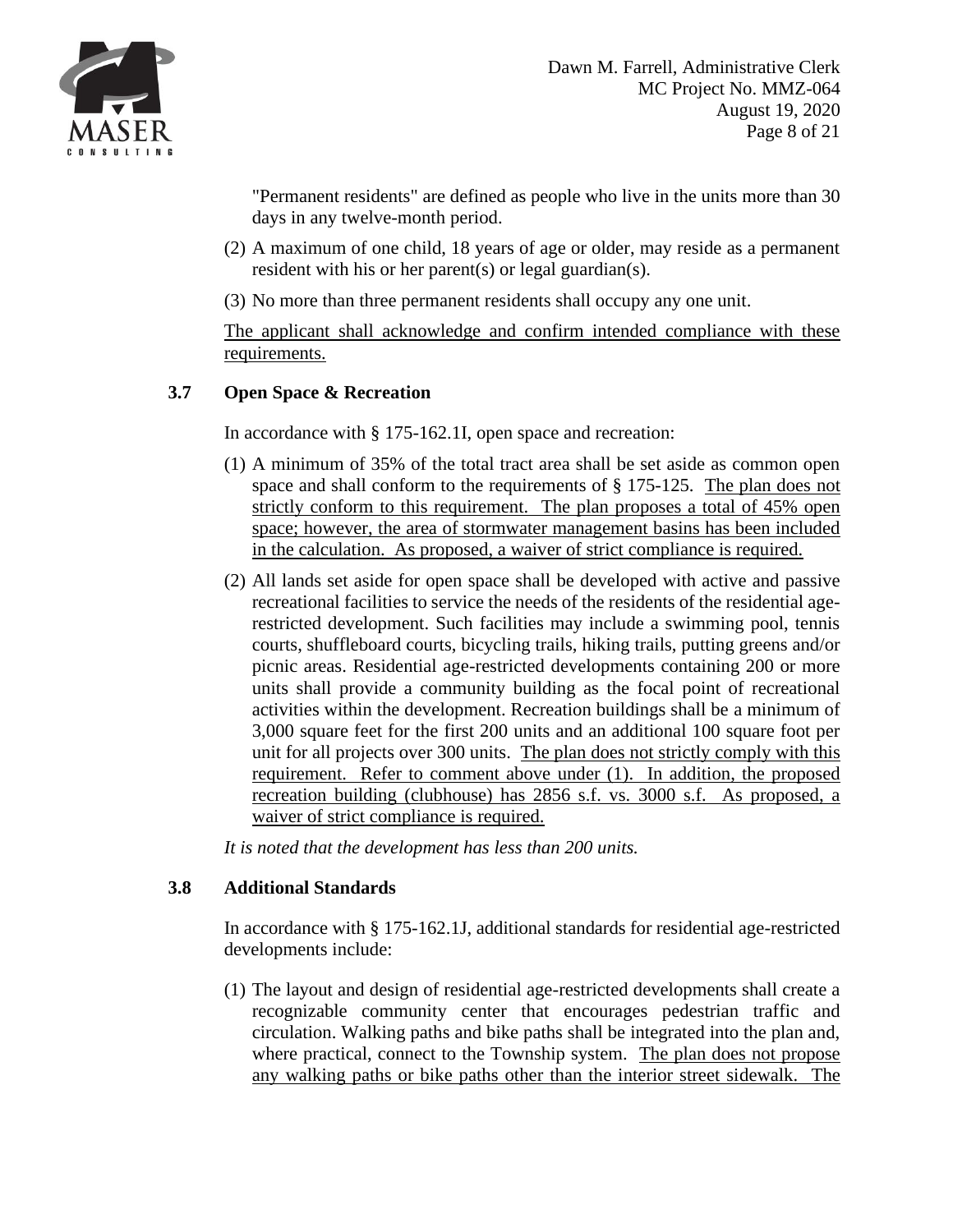

applicant shall provide testimony regarding the required standards. As proposed. A variance may be required.

- [\(2\)](https://ecode360.com/7182297#7182297) All structures shall be constructed with a compatible architectural theme, with appropriate variations in design to provide attractiveness to the development. The applicant should provide testimony regarding compliance.
- [\(3\)](https://ecode360.com/7182298#7182298) All dwelling units shall connect to an approved and functioning central water and sanitary sewerage treatment system. The plan proposes to comply with extensions of public water and sewer intended.
- [\(4\)](https://ecode360.com/7182299#7182299) A homeowners' association shall be created, subject to the approval of the Planning Board, to ensure maintenance of all common areas and facilities. The applicant shall provide testimony regarding the proposed HOA.
- [\(5\)](https://ecode360.com/7182300#7182300) Private residential swimming pools, utility sheds and/or other accessory buildings are specifically prohibited. The applicant should indicate acknowledgement of these prohibitions and incorporate same into any HOA documents/lot or deed restrictions.
- [\(6\)](https://ecode360.com/7182301#7182301) Fencing shall not be permitted, unless required and/or approved by the Planning Board. The applicant should indicate acknowledgement of this conditional standard and incorporate same into any HOA documents/lot or deed.
- [\(7\)](https://ecode360.com/7182302#7182302) No storage of boats, trailers or campers shall be permitted on any individual residential lot. The applicant should indicate acknowledgement of this prohibition and incorporate same into any HOA documents/lot or deed restrictions.

## **4.0 Design, Performance and Evaluation Standards**

# **4.1 Streets and Parking**

- 1. In accordance with § 175-146I(1)(a), internal streets designed to service the units shall remain privately owned and maintained. The plan appears to indicate dedicated street right- of-ways. The applicant shall confirm intended design. A waiver may be required.
- 2. In accordance with the RSIS, a total of 2.4 parking spaces per unit (with 3 bedrooms) are required. Total required residential parking for the development would be 281 spaces (117 units x 2.4). The applicant proposes 1 car garages with a double driveway measuring 18' wide x 20-25' long, which is a hybrid of two cited RSIS standards. Per RSIS, a one-car garage and driveway combination shall count and 2 off-street parking spaces and a two-car garage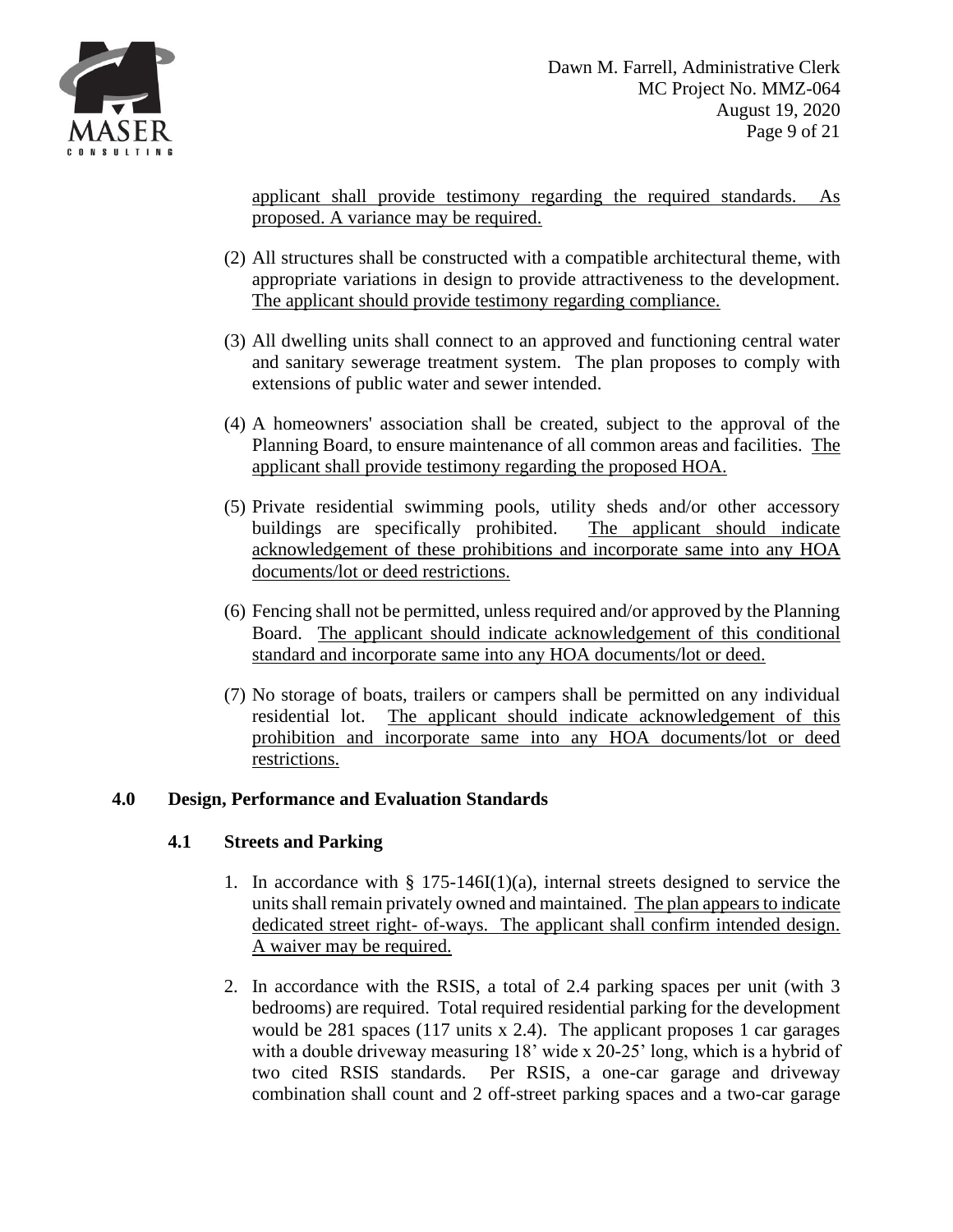

with a qualifying driveway combination (20' wide x 18' minimum length) shall count as 3.5 spaces. The appropriate number of spaces per unit provided by their design needs to be determined as well as if the driveway should be widened to 20' wide to comply with RSIS.

- 3. In accordance with  $\S$  175-146J(9)(b)[8], one parking space for each three dwelling units shall be provided for the swimming pool in addition to the residential parking requirements. A total of 39 spaces (117/3) would be required.
- 4. In accordance with § 175-123J(12), one parking space for each 100 square feet of gross floor area is required for a community clubhouse. A total of 29 spaces would be required  $(2856 \text{ s.f.}/100 \text{ s.f.} = 29 \text{ spaces}).$
- 5. Overall, a total of 349 spaces would be required. The plan, as proposed, takes credit for 3 spaces per unit citing a total of 351 (117x3) spaces provided via the garage and drive. It also shows 58 on-street (90°) parking spaces of which 36 are located adjacent to the clubhouse open space lot as well as another 26 spaces in an off-street parking lot in front of the clubhouse for an overall total of 435 spaces. If only 2 spaces per unit were counted, the plan would offer a total of only 318 spaces (234 residential parking, 58 – 90º on-street spaces and 26 offstreet spaces). As the 2.4 space requirement includes .5 spaces for visitors, the issue is to ensure there is enough parking throughout the site for visitor parking and enough shared spaces near the community center and associated recreation uses to meet its needs.

## **4.2 Sidewalk**

- 1. In accordance §175-133, sidewalks shall be installed in all types of development and shall be installed along all streets and wherever pedestrian traffic is expected. The plan primarily conforms to this requirement; however, it is recommended that a pedestrian connection be added to the access road connection between the residential development and the future planned commercial development. Additional pedestrian connections between the two uses should also be considered.
- 2. The plans also show sidewalk is proposed along the frontages of the commercial tract. The applicant shall confirm if this sidewalk will be constructed at the same time as the residential development.

*It is noted that drive entrances are also shown for the commercial tract. Their locations are yet to be determined and may be revised as part of the commercial component site plan approval process.*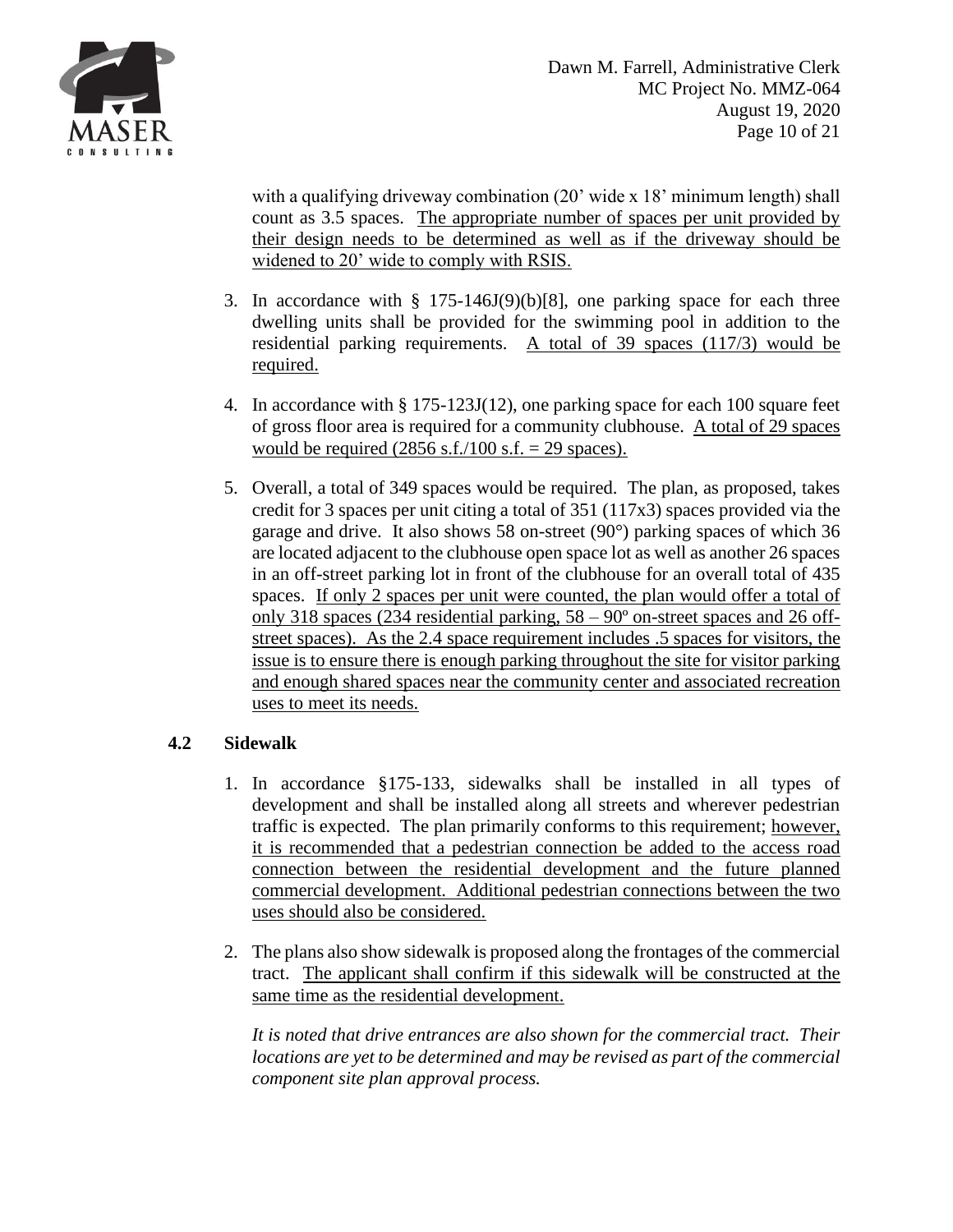

# **4.3 Architectural Standards**

- 1. In accordance with §175-146E, architectural design, single-family attached dwelling units and structures shall have an overall theme and architectural design in order to provide an attractive and aesthetically desirable effect, as well as variants in the design and architectural elements as noted below:
	- Individual dwelling unit design such as varying unit width, staggering unit setbacks, providing different exterior materials, varying rooflines and roof designs, altering building heights, type of windows, doors, shutters, porches, colors and the orientation of the façade, either singularly or in combination for each dwelling unit. Architecturals have not been submitted for review. the applicant shall provide testimony regarding compliance.
	- No single-family attached dwelling unit development project shall be approved without adequate controls established to ensure the continued integrity of the architectural design theme, the aesthetics and the environmental site planning considerations of the project. Architecturals have not been submitted for review. the applicant shall provide testimony regarding compliance.
	- Unit layout shall be in a clustered, nonlinear pattern. Maximum number of units oriented in the same direction (within 30°) on a road shall be 20. The plan does not conform to this requirement. As proposed, a waiver is required.
- 2. In accordance with §175-146J, Other single-family attached dwelling unit building design and performance standards.
	- Single-family attached dwelling unit structures shall be arranged and designed so that a maximum number of dwelling units front directly on the common open space and also so as to take advantage of the natural terrain. The plan does not conform to this standard. As proposed, a waiver is required.
	- To the maximum extent practical, all single-family attached dwelling unit building structures should be arranged into small clusters. The maximum number of single-family attached dwelling units per cluster should not exceed 30 units. The plan does not conform to this standard. As proposed, a waiver is required.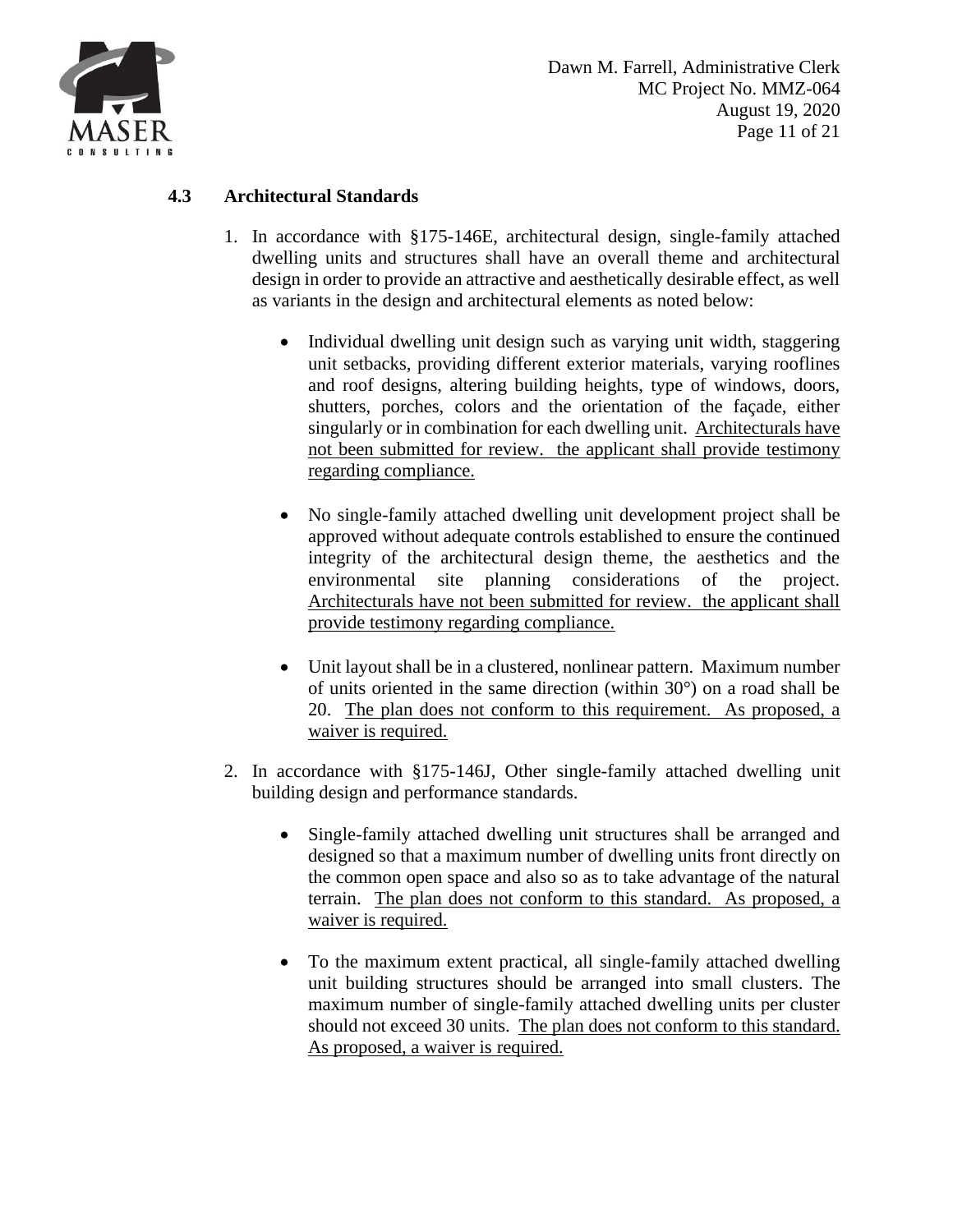

- Single-family attached dwelling unit structures shall not front on a street designed to convey through traffic, whether said street is internal or external to the project site. The plan appears to conform to this requirement.
- Building facades shall be offset a minimum of four feet after every two dwelling units within single-family attached dwelling unit structures. The applicant shall provide testimony to confirm compliance.
- Adequate facilities for disposal of refuse shall be provided, and all refuse disposal units or locations for deposit shall be screened from view and designed in such a fashion as to prevent access from rodents and blowing away of refuse. The applicant shall provide testimony to confirm compliance.
- Any outdoor storage area shall be completely screened from view from any public right-of-way, yard or any residential use. All organic rubbish or storage shall be contained in an airtight, verminproof container. Such area shall be surrounded by fencing and/or vegetation planted of an appropriate height and thickness to accomplish the required screening. The applicant shall provide testimony to confirm compliance.
- Each single-family attached dwelling unit shall include adequate space for individual laundry facilities and a minimum of 400 cubic feet of storage space. The applicant shall provide testimony to confirm compliance.

# **4.4 Buffers**

1. In accordance with §175-93A, buffer areas are required along all exterior tract boundaries including street right of ways for planned residential developments. Buffer areas are required along all exterior tract boundaries including street rights-of-way for planned residential developments, planned unit developments, single-family attached developments and multifamily developments. Buffer areas shall be developed in an aesthetic manner for the primary purposes of screening views and reducing noise perception beyond the lot. Buffer widths shall be as specified in Article XIV of this chapter and shall be measured horizontally and perpendicularly to lot and street lines. No structure, activity, storage of materials, parking or driving of vehicles shall be permitted in a buffer area. The standards for the location and design of buffer areas are intended to provide flexibility in order to provide effective buffers. The location and design of buffers shall consider the use of the portion of the property being screened, the distance between the use and the adjoining property line, differences in elevations, the type of buffer, such as dense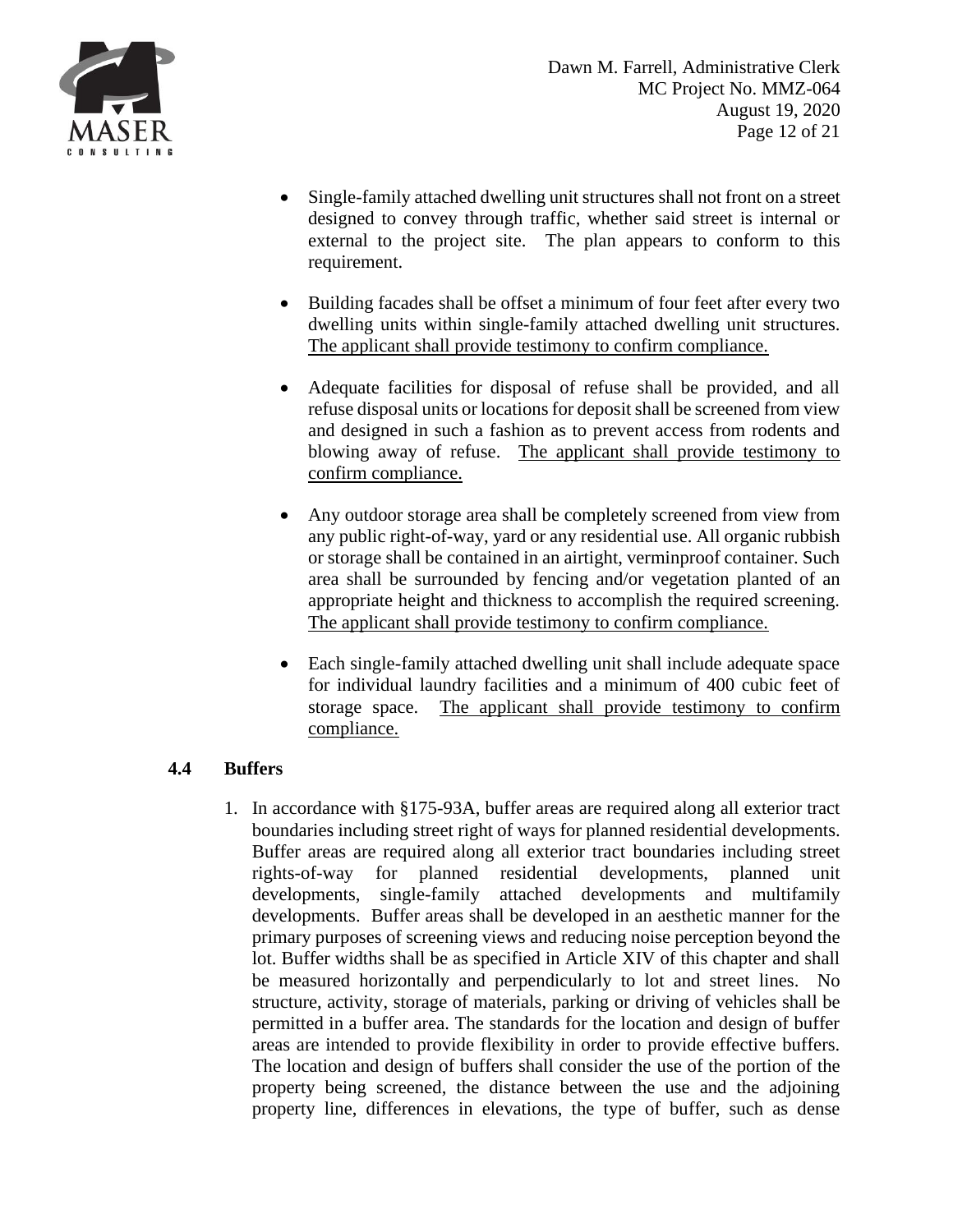



planting, existing woods, a wall or fence or landscaped earth berms, buffer height, buffer width and other combinations of man-made and natural features. The buffer shall be designed, planted, graded, landscaped and developed with the general guideline that the closer a use or activity is to a property line or the more intense the use the more effective the buffer area must be in obscuring light and vision and reducing noise beyond the lot. The plan partially complies. A 50' wide buffer as specified under Article XIV is shown along the perimeter of the tract including along the existing street rights-of-way except for the northeastern perimeter of the tract where the buffer appears intended due to the proposed plantings, but not labeled or shown. In addition, required buffer plantings are missing along the southern property line adjacent to the stormwater management basins. As proposed, a waiver would be required, although not recommended.

- 2. Buffer plantings shall be provided along the entire southern property line adjacent to the basin for the entire length of the property.
- 3. In addition, the buffer is intended to be a "dense planting of evergreen trees and shrubs, and while the addition of an occasional Ornamental Tree is welcomed, the buffer as shown is too deciduous. More evergreens shall be added, and evergreen alternatives to the Ilex verticilata (Winterberry Holly) and Myrica pennsylvanica (Bayberry) shall be added as these 2 species are deciduous and provide no winter screening.
- 4. In accordance with §175-93B, notwithstanding the above, a minimum of 1/2 but in no case less than 10 feet of the horizontal width of any buffer required along a periphery shall have an area which shall be designed, planted, graded, landscaped and developed to obscure the activities of the site from view. The plan does not conform to this requirement as noted above. As proposed, a waiver would be required, although not recommended.
- 5. In accordance with §175-93C, all buffer areas shall be planted and maintained with either grass or ground cover, together with a screen of live shrubs and/or live trees, shrubs or other plant material meeting the following requirements:
	- (1) The preservation of all natural wooded tracts shall be an integral part of all site plans and may be calculated as part of the required buffer area, provided that the growth is of a density and the areas have sufficient width to serve the purpose of a buffer. Where additional plantings are necessary to establish an effective buffer, said plantings may be required. *Not applicable - the property in question is farmland.*
	- (2) Plant materials used in screen planting shall be at least five feet in height when planted and shall be of such density as will obscure, throughout the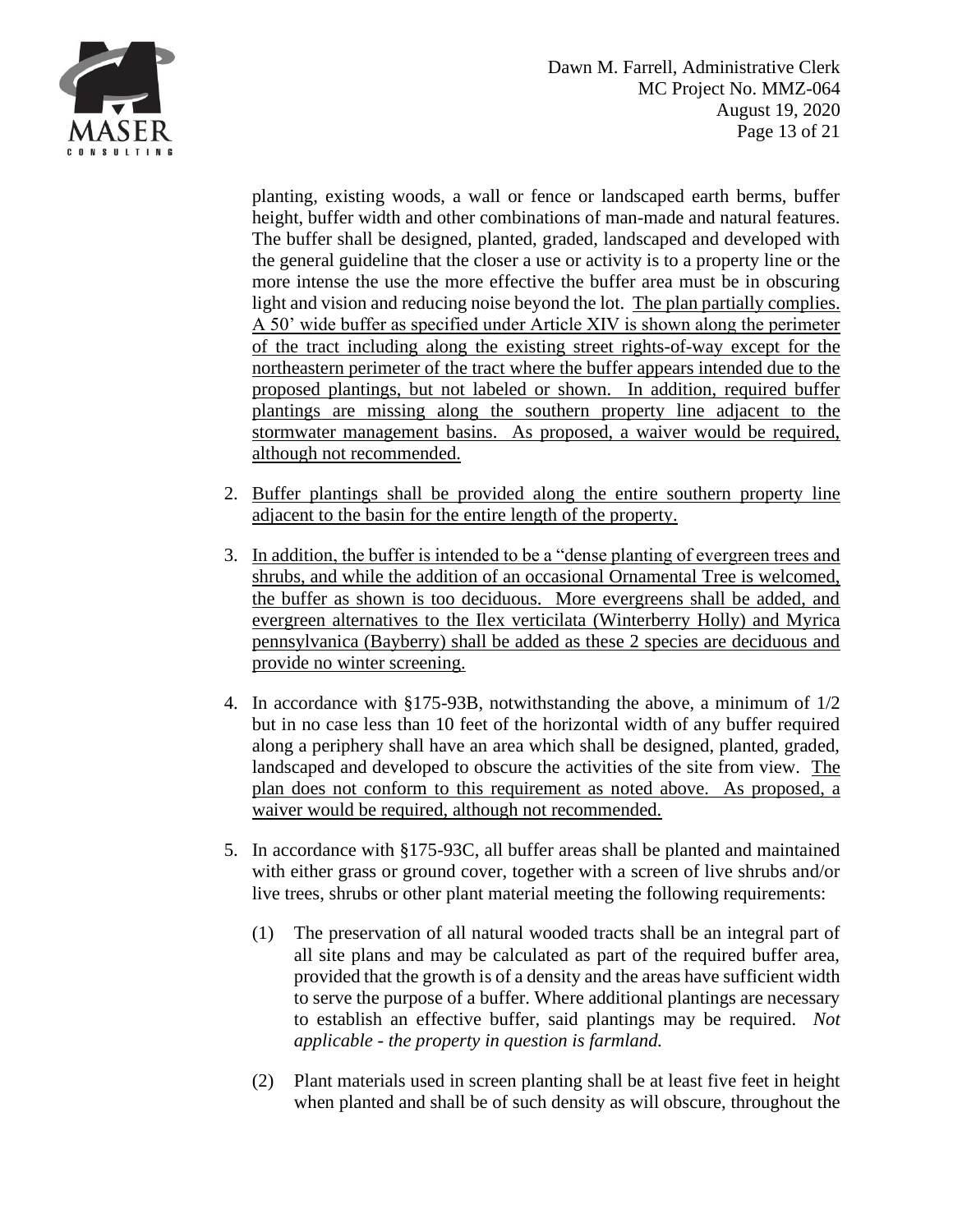

full course of the year, the glare of automobile headlights emitted from the premises. The landscaping planting schedule indicates compliance.

- (3) The screen planting shall be so placed that at maturity it will not be closer than three feet from any street or property line. The applicant shall provide testimony regarding intended compliance.
- (4) Trees shall be at least 10 feet in height when planted and be of a species common to the area, be of balled and burlapped nursery stock, and be free of insect and disease. The landscaping planting schedule indicates compliance.
- (5) Any plant material which does not live shall be replaced within one year of one growing season. The applicant shall acknowledge this requirement.
- (6) Screen plantings and landscaping shall be broken at points of vehicular and pedestrian ingress and egress to assure a clear sight triangle at all street and driveway intersections. The plan complies with this requirement.

# **4.5 Open Space, Common Areas and Recreation Areas**

- 1. In accordance with §175-125G(1), the minimum size of any parcel in a major residential subdivision having a gross acreage of 20 acres or more shall be two acres. The plan does not conform to this requirement. Three of the five proposed open space lots are less than 2 acres being the clubhouse lot (Block 14801.02. Lot 1 with 1.677 acres; Block 14801.01, Lot 49 with .13 acres and Block 14801.01, Lot 62 with .517 acres. As proposed, waivers are required.
- 2. In accordance with §175-125G(2), open space shall be an integral part of the development and shall be located to best suit the purpose(s) for which they are intended. All open space parcels shall front on a public right-of-way. The plan conforms to this requirement.
- 3. In accordance with §175-125G(3), where feasible, the common open space shall connect into existing Township park, recreation or conservation lands or connect into an adjacent planned development's common open space. Public pedestrian and/or bicycle paths shall be included in the open space whenever feasible and shall be designed to connect into a larger scale Township system if applicable or feasible. The applicant shall provide testimony regarding the feasibility of or any opportunity to comply.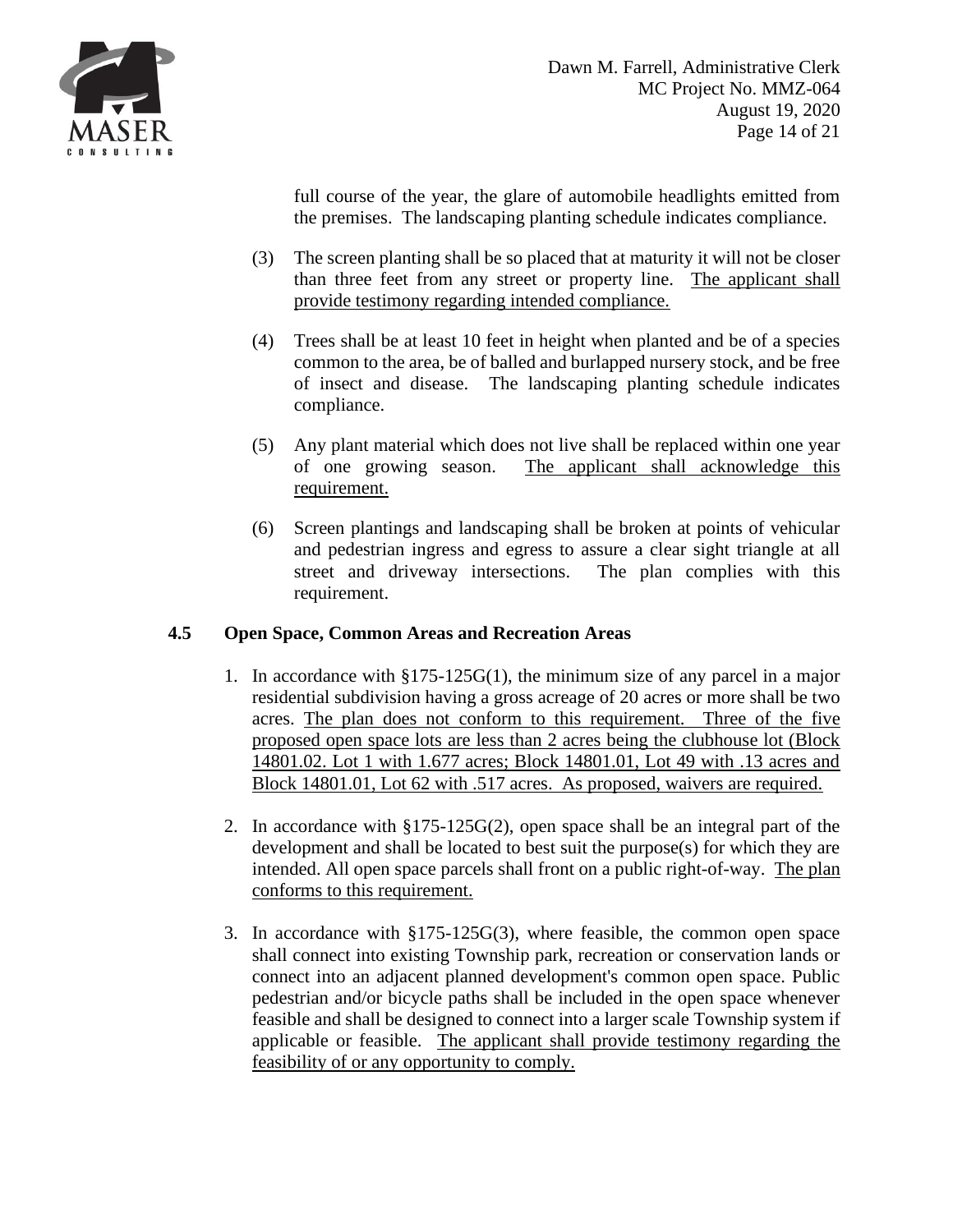

- 4. In accordance with § 175-125G(4), there shall be a close visual and physical relationship between the open space and as many dwelling units as is reasonably possible. Open space areas should weave between dwelling units, generally respecting a minimum width of 50 feet and periodically widening out into significant and usable recreation areas. The plan does not conform to these requirements, having narrow (15' etc.) fingers to the street from the two largest open space lots which are behind the townhomes and consist primarily of stormwater basins and buffer. The applicant shall provide testimony regarding the purpose and effectiveness of these narrow connections. As proposed, a waiver of strict compliance is required.
- 5. In accordance with § 175-125G(6), no parcel of upland open space, other than wetlands buffer areas, shall have a dimension of less than 150 feet measured perpendicular to any lot line for a parallel distance greater than 300 feet; or less than 50 feet for a distance greater than 100 feet. The plan does not conform to these requirements. As proposed, a waiver is required.

# **4.6 Landscaping and Street Trees**

- 1. In accordance with §175-132B, in each subdivision of land, the developer shall plant trees along either side of said streets, proper shade and/or decorative trees at a maximum distance of 50 (fifty) feet between trees. The minimum distance between such trees planted shall be 40 (forty) feet. Trees shall be planted at least 15 (fifteen) feet from the curbline. The plan does not conform to this requirement for a number of locations throughout the site, including: Block 14801.01, lots 1, 4, 7, 9-10, 12, 15, 18, 21, 33, 37, 40, 43, 46, 52, 55, 61, 63, 66; Block 14801.02, lots 1-2, between lots 1-13, lots 4, 7, 9, 11; Block 14801.03, lots 3, 6, 9, 12, 15, 18, 21, 24, 27, 31, 34, 37. where the spacing exceeds the maximum 50 feet. As proposed a waiver is required.
- 2. The landscaping plan shows street trees placed behind the sidewalk in a 5' wide tree easement. The applicant included Landscaping Note #13 and a Road x-Section Detail on sheet 21 of 31 which shows street trees setback 15 (fifteen) feet behind the curbline. The applicant shall address the adequacy of the 5' tree easement where the tree is place at the back of said easement. Additional width should be considered.
- 3. In the area around the Club House (Block 14801.02, Lot 1) the following comments are made:
	- a. The parking area along Queensferry Drive should be screen with a low evergreen planting. Recommended species would be lower holly varieties.
	- b. There are no foundation plantings shown around the Club House.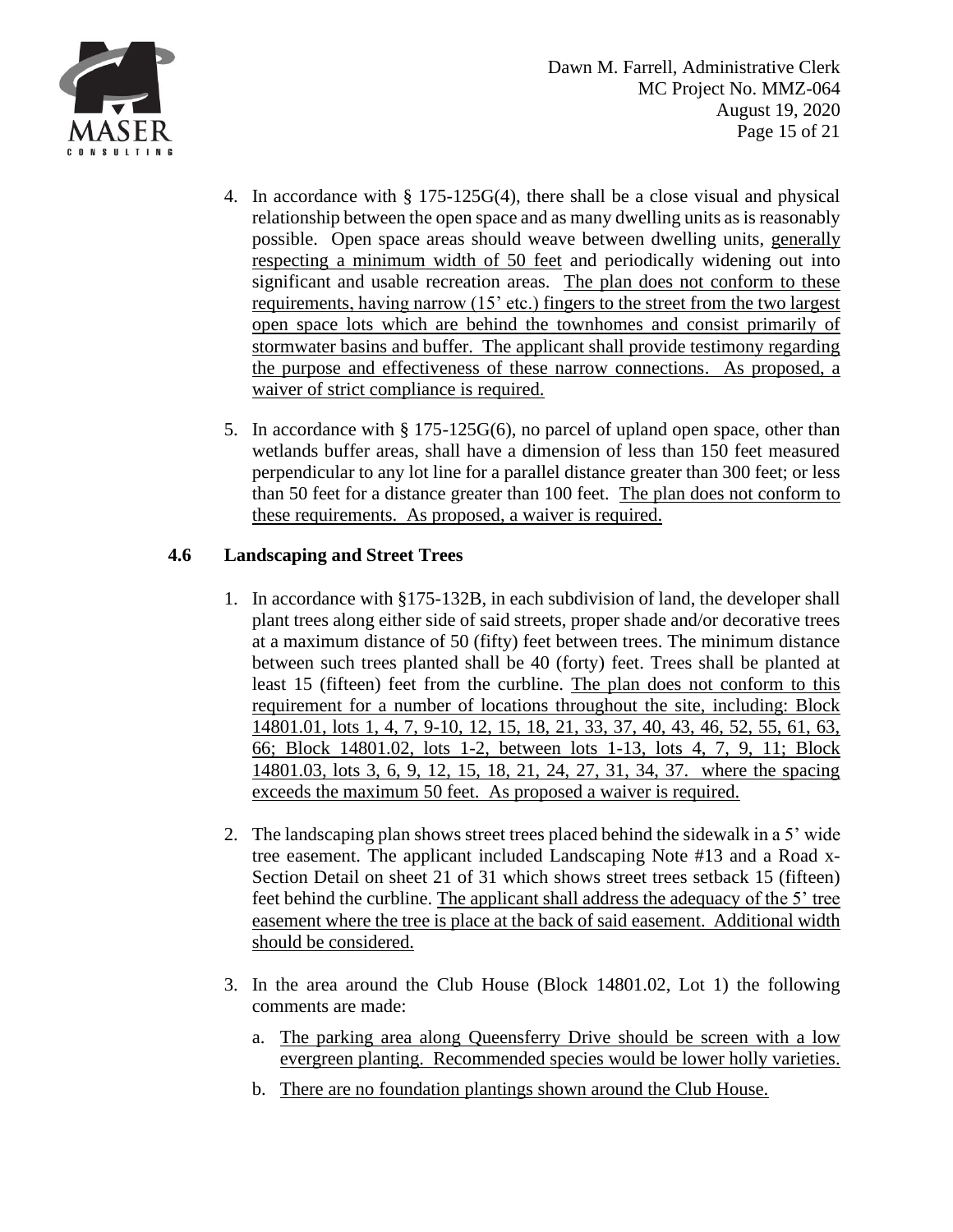

- c. There are plantings shown around the perimeter of the pool area. No means of access (service gates, pedestrian gates) to the perimeter area is shown. Applicant needs to address.
- d. There are no accessible routes of travel provided to the Pickle Ball, Bocce Ball or Dog Run areas.
- e. Seating should be provided for all use areas.
- f. The Dog Run area should have a double gated entrance to allow users to remove leashes safely prior to entering the run.
- g. Additional trees should be provided around the Dog Run for shade.
- h. An (AR) Red Maple is shown directly in front of the Dog Run gate.
- i. Typically, the Dog Run will also have a larger double gate to allow for maintenance access.
- j. The shade trees shown at the intersection of Panmure Way and Queensferry Drive should be moved out of the sight triangles.
- 4. If there is to be signage at the two entrances, (CR 689 and CR 655), landscaping should be provided for same and shown on the Landscape Plan.
- 5. Consideration should be given to limit the total quantity of both Silver Linden (possibility of disease) and Zelkova serrata (none native species). It is recommended to consider native tree species such as Willow Oak (Quercus phellos) or Swamp White Oak (Quercus bicolor) as alternates.
- 6. Section 175-147 Vegetation e. (3) states: "permanent lawn or turf areas shall be limited to those specifically intended for active human use, such as playing fields, golf courses and lawns associated with a residence or other principal nonresidential use." Applicant should consider alternative seeding mixtures for open spaces not related to basins or the Club House, to reduce the need for irrigation, fertilizers and pesticide applications

## **4.7 Tree Protection**

1. In accordance with § 175-147F(2), all trees with a diameter of 5 (five) inches or greater shall be indicated on the site plan and grading sheets of development plans. The size, species and condition of the trees shall be indicated. The engineer/landscape architect of the Township's Planning or Zoning Board shall inspect the trees and determine which trees must be preserved and/or protected. Trees greater than 25 (twenty-five) inches in diameter shall be considered specimen trees and must be preserved based on conditions in the above subsection. The property in question was historically agriculture and the current topographic survey indicates scattered scrub growth/trees. The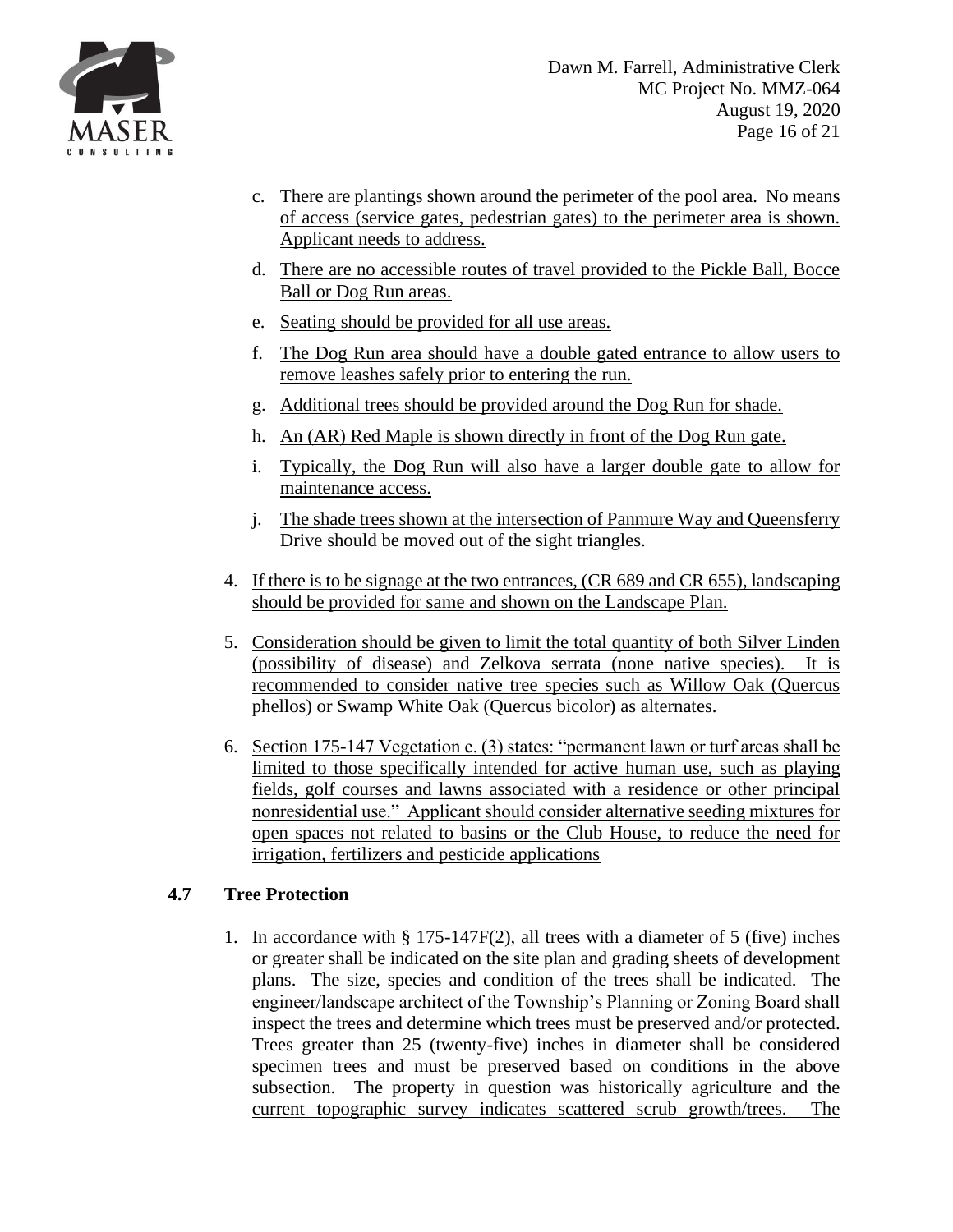

applicant shall confirm through testimony that there are no existing trees that meet these criteria of concern.

# **4.8 Sight Triangles**

- 1. In accordance with §175-134B, within a sight triangle, no grading, planting or structure shall be erected or maintained more than 30 inches above the centerline grade of either intersecting street or driveway or lower than eight feet above their center lines, including utility poles but excluding fire hydrants, street name signs and official traffic regulation signs. Where any street or driveway intersection involves earth banks or vegetation, including trees, the developer shall trim such vegetation and trees as well as establish proper excavation and grading to provide the sight triangle. The plans should be revised to include a landscaping note which indicates street trees within the sight triangles must have branch structures start a minimum of 6 feet from the finished grade.
- 2. In accordance with §175-134G, the dedication of a sight triangle easement shall be expressed on the plan as follows: "Sight triangle easement granted to the Township of Monroe for the purposes provided for and expressed in the Township Code." The proposed sight triangle easements shall be labeled accordingly.

# **4.9 Signage**

- 1. Per § 175-135B, development identification signage is not specifically permitted in a residential district. The plan indicates a proposed development sign at the Fries Mill-Blackwood Road entrance; however, a sign detail has not been provided. The applicant shall confirm if any signage is proposed at the other development entrance on Glassboro-Cross Keys Road. As proposed, a waiver would be required.
- 2. The applicant should provide testimony and include sign details of any internal proposed signage for the clubhouse and its associated recreational uses (i.e. pool, dog run, etc.)

# **4.10 Fences**

1. Fences, walls or screening used in place of a fence shall have a maximum height of six feet in the side and/or rear yard and four feet in the front yard. The plan does not conform to this requirement. The dog run area has a 6' fence which is technical within a front yard. As proposed a variance would be required; however, it is recommended that it be pushed back to be in line or behind the front yard of the new townhomes.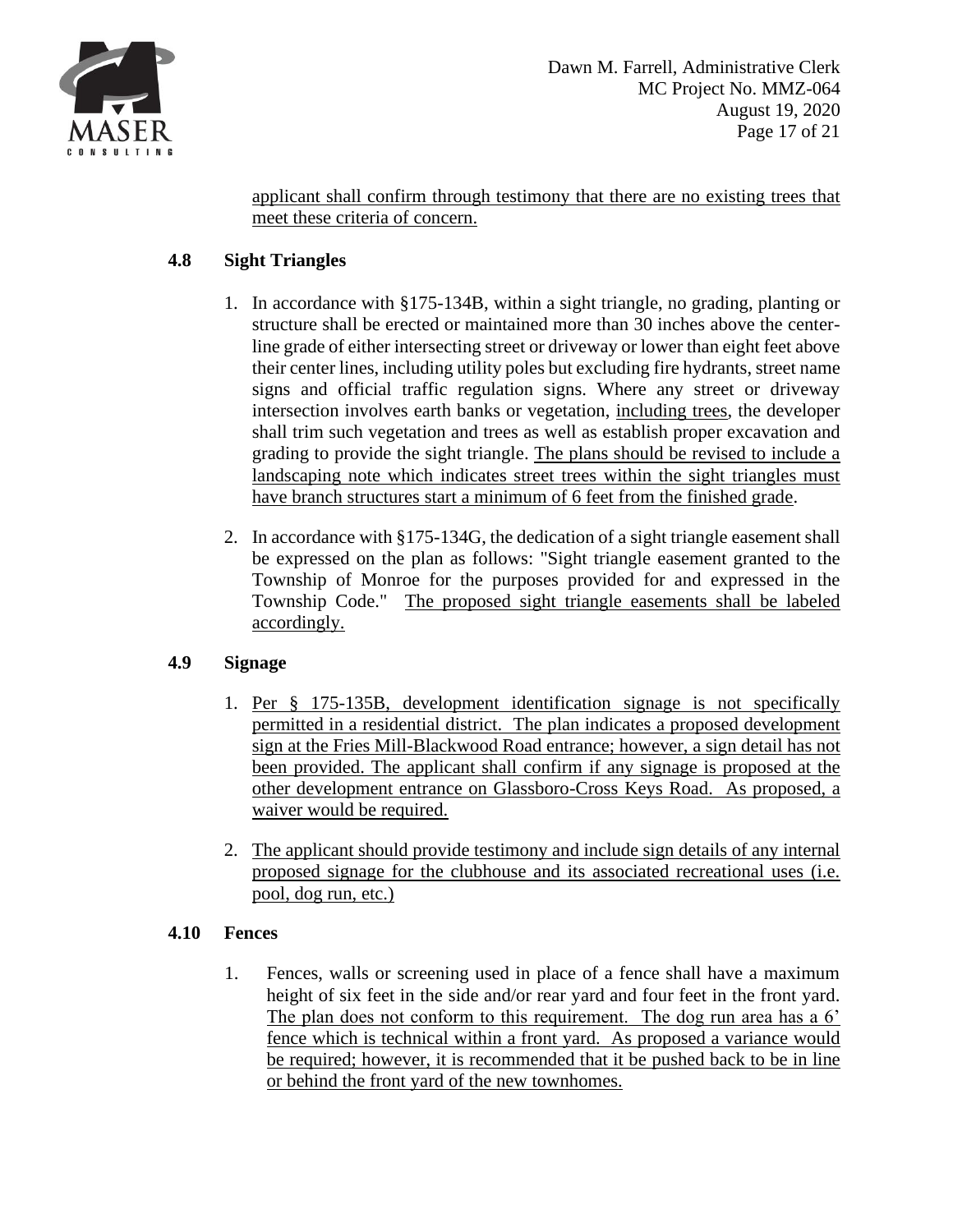

2. In accordance with § 175-145C, all swimming pools, except those located on a single-family detached residential lot or two-family attached residential lot, shall comply with the requirements of  $\S 175-146J(9)(b)$  $\S 175-146J(9)(b)$  which includes  $\S$  $175-146J(9)(b)[2]$  which states that no swimming pool shall be permitted unless a permanent continuous fence which is at least six feet high surrounds the facility. The plan does not comply, proposing a 4' fence around the pool area. The fence shall be revised accordingly.

## **4.11 Fiscal Impact Statement**

In accordance with Section 175-68 of Chapter 175 (Land Management) a planned or cluster development shall include a fiscal impact report indicating the impact of the project on Township services, the cash flow of the project, and an indication of the pro rata share of necessary improvements.

- 1. The calculations on tax revenue and governmental impact are based on the values published in the adopted 2020 Municipal Budget which was adopted on April 27, 2020, however, the report relies on population data from the 2010 Census. This should be revised to reflect the most recent estimates prepared by the Census's Populations Estimates Program.
- 2. No information was provided on employment projections related to the proposed clubhouse lot. The Applicant shall clarify if this phase of the development will result in the creation of any part- or full-time jobs.
- 3. No information was provided on the fiscal impact as related to the School District or County.
- 4. The Applicant shall provide additional information to support the project's impacts water, sewer, and other utilities.
- 5. The Applicant shall clarify why the analysis utilized the assumption that all Township expenses are due to the residential population, and not a proportional percentage based on the widely accepted methodology utilized by Rutgers University? This method for analyzing the fiscal impact of residential development is widely accepted and appears in *The New Practitioner's Guide to Fiscal Impact Analysis*, published by the Center for Urban Policy Research (CUPR), at Rutgers University in 1985 and Development Impact Assessment Handbook published jointly by CUPR and the Urban Land Institute in 1994.
- 6. The fiscal impact report does not appear to include the anticipated cash flow of the project.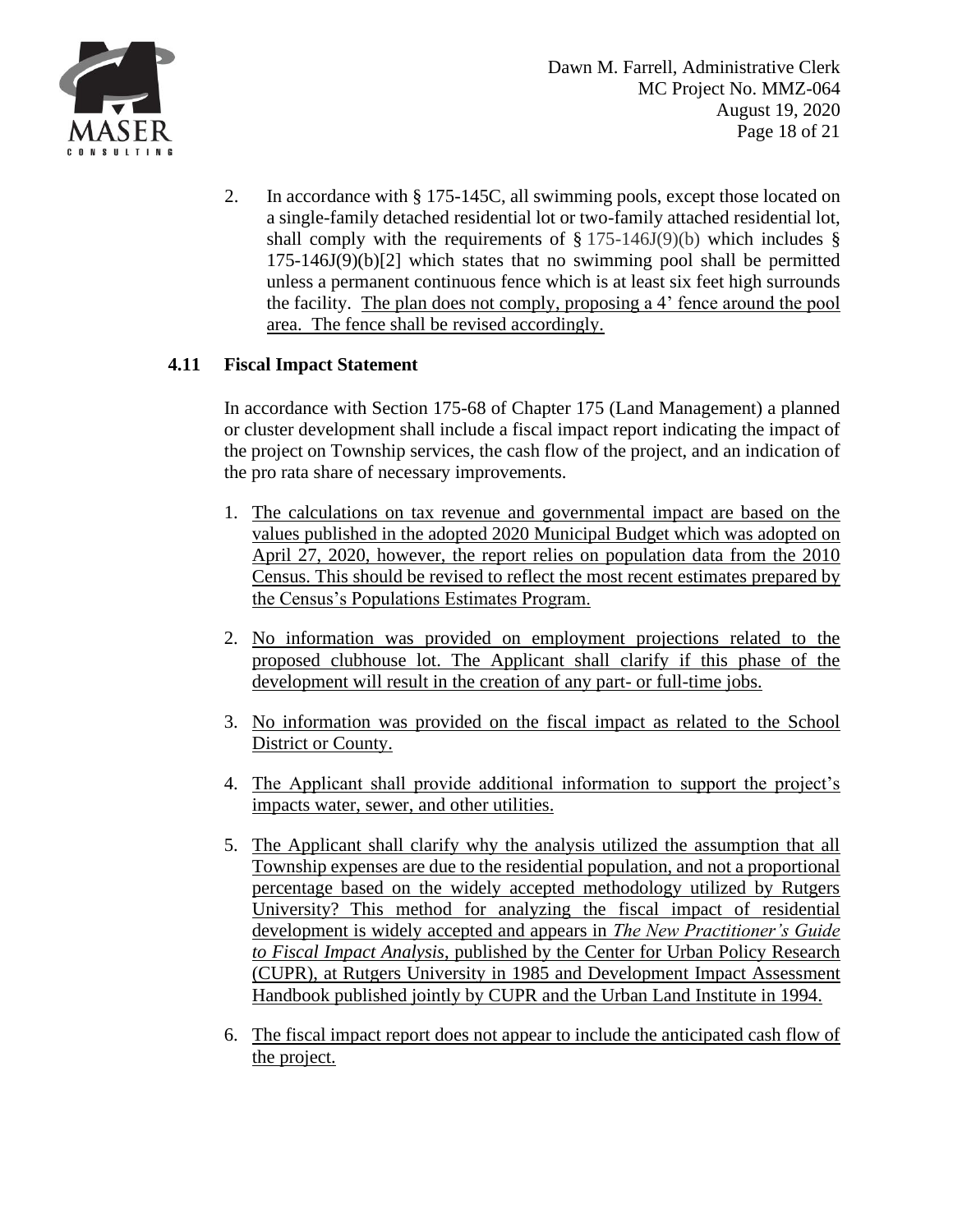

7. The report shall include the fiscal impacts associated with any off-tract improvements proposed.

## **5.0 General Comments/Recommendations**

- **5.1** The plans shall be revised as follows:
	- a) The index of sheets shall be revised to match the actual plan sheet original dates and last revised dates. The sheet numbers on the index of sheets for the Final Plan of Lots shall be revised to match the actual plan sheet numbers.
	- b) The zoning table shall be revised as follows:
		- 1. The proposed lot area for an end unit shall be revised to include the range of areas of 4675 s.f.–6536 s.f. as per the plan.
		- 2. The proposed lot width shall be revised to include the range of widths of 42.50'-59.79' as per the plan.
		- 3. The side yard requirement for end units shall read "minimum" vs. maximum. The plan also shows all setbacks to be at 25'. The table also indicates 20' requested, however it is not clear where that applies.
	- c) Tract 1 should be labeled Future "Planned Commercial" Development and a proposed Block 14801, Lot 12.03 vs. Remainder Lot 12. A zoning table for same shall be added.
	- d) A note should be added under the zoning table for Tract 1 that indicates that building setbacks/lot coverage/buffers/building height and parking for this planned commercial tract are to be addressed at the time of site plan approval.
- **5.2** It is recommended that the proposed connective access drive from the residential tract to the commercial tract be more centrally located between the mixed uses.

## **6.0 Fees, Contributions and Obligations**

## **6.1 COAH**

The applicant is required to satisfy its affordable housing production obligation, which requires payment of a development fee of one and one-half (1.5%) percent of the equalized assessed value of the residential construction into a Housing Trust Fund established by Monroe Township Council. A condition of receiving a building permit is the payment of this fee at the time of the request for a certificate of occupancy.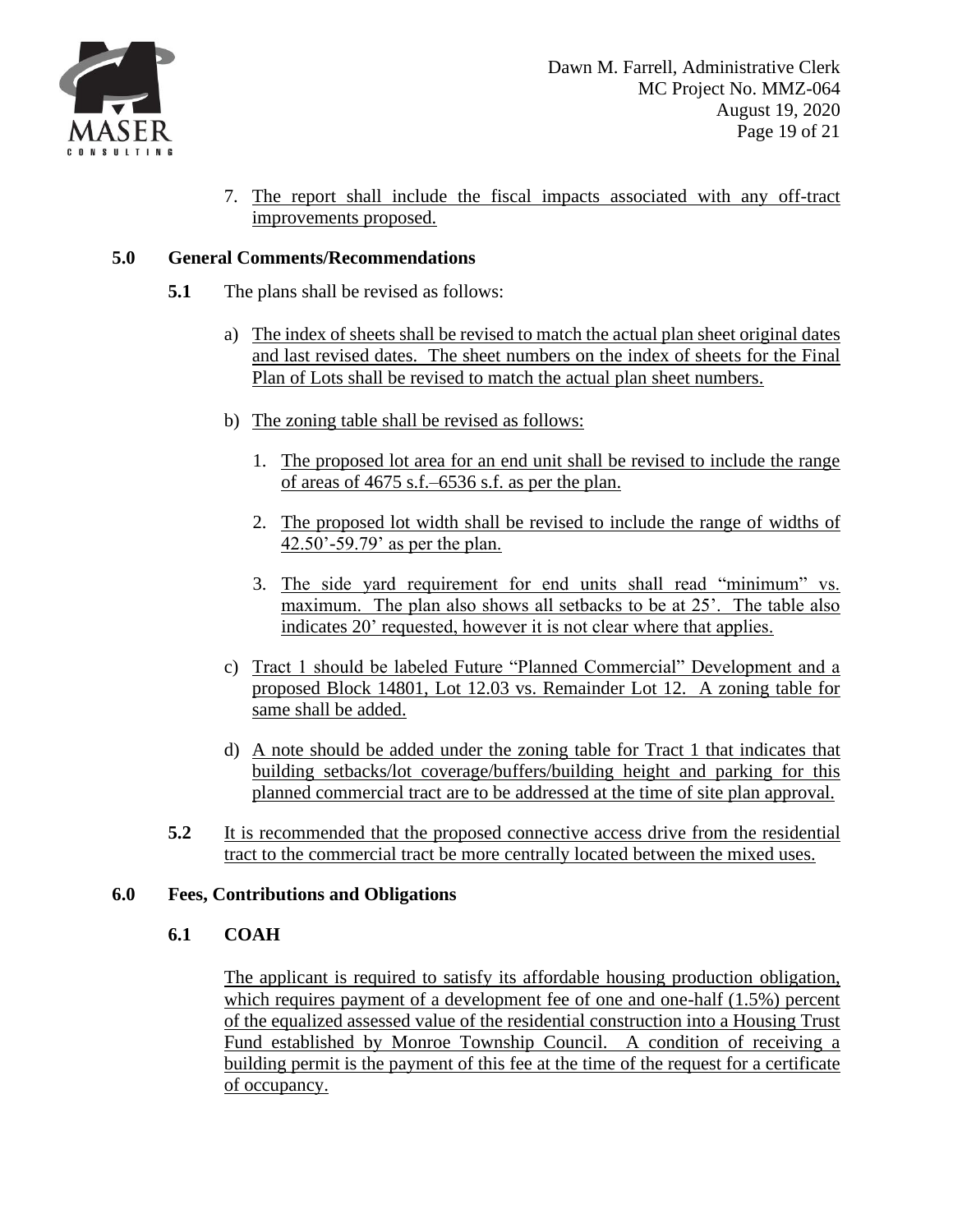

## **6.2 Developer's Agreement**

The applicant must enter into a developer's agreement relating to such items as improvements to be installed by the developer, conditions of approval, types of guaranties required from the developer, and phasing of the development. The agreement must be recorded by the developer and a fully executed copy of the agreement, stamped by the County Clerk indicating the date of recording, must be delivered to the Township Clerk prior to the approved plans being signed.

The obligation of the developer provided for in the developer's agreement shall be binding on the successors and assigns of the developer and shall run with the land.

## **6.3 Homeowners' Association**

A homeowners' association shall be created, subject to the approval of the Zoning Board, to ensure maintenance of all common areas and facilities.

The applicant must present an adequate plan for the organization and administration of such an association. Such plan must ensure that the homeowners' association responsible for maintenance of common open space provides adequate funding for the maintenance, repair and replacement of such open space and its structures by a system of fees assessed against residents of the development. The financial soundness of such homeowners' association shall include fee arrangements guaranteed by assessments levied on the land in the development through permanent deed restrictions or other suitable guaranties.

No residential development shall receive final approval by the Zoning Board until all elements of the homeowners' association have been satisfactorily reviewed and approved by the Zoning Board and New Jersey Department of Community Affairs, if required.

### **6.4 Lot Numbers**

Lot numbers must be approved by the County Tax Assessor's office.

### **6.5 Escrow**

The applicant must contact the Township's finance office to settle any outstanding review escrow accounts prior to any approvals taking effect or plans being signed.